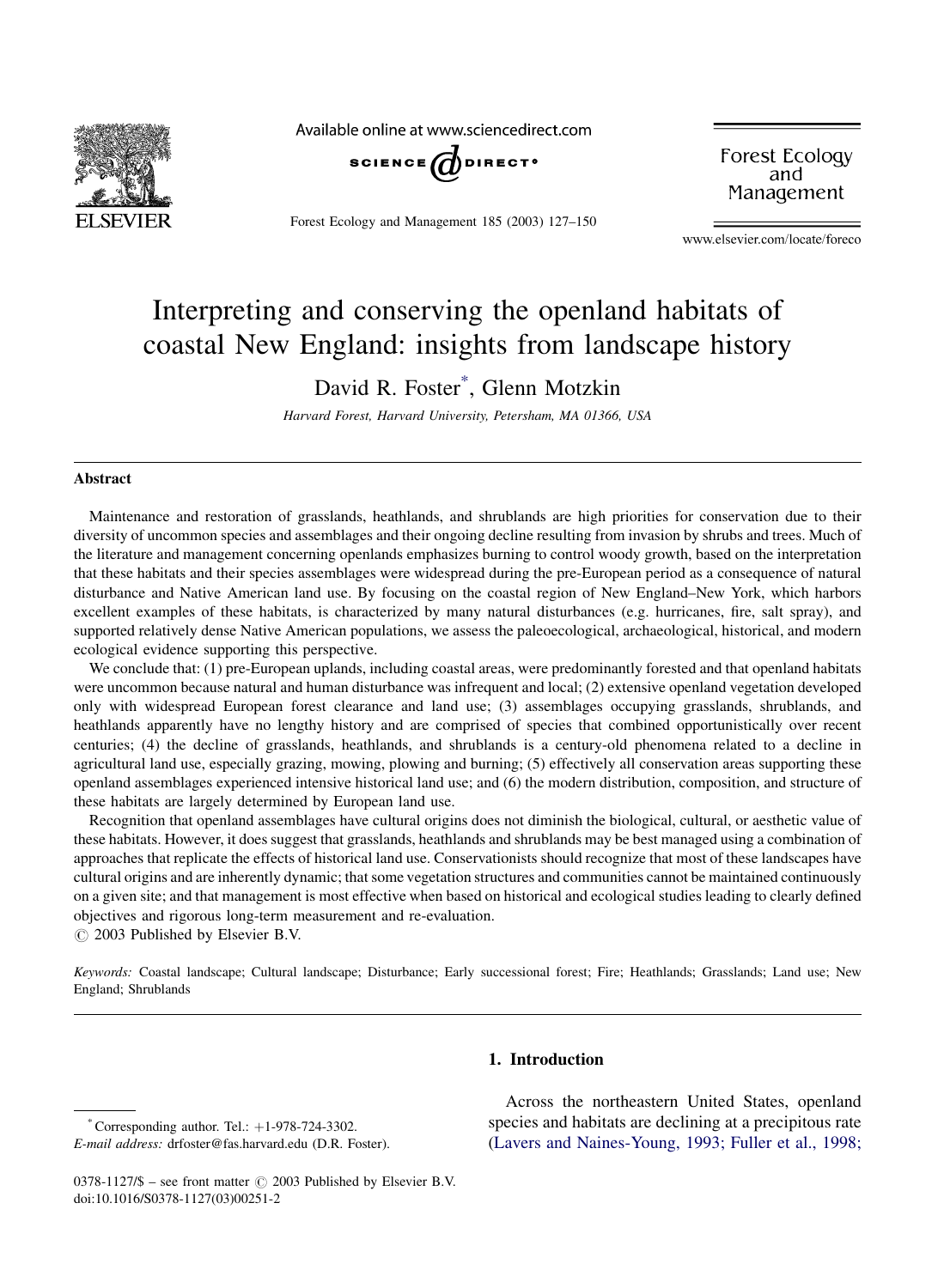<span id="page-1-0"></span>

Fig. 1. Surficial geology in coastal New England and Long Island, NY and major locations discussed in the text. Although nearly all of the landscape is derived from materials deposited during the last glaciation, the region supports two contrasting formations that vary in relief and soil characteristics and that influence vegetation, fire, and human land use: outwash areas are predominantly level or low relief and are dominated by coarse textured and extremely dry soils, whereas morainal areas are gentle to rolling topography supporting finer textured soils (cf. [Fletcher and Roffinoli, 1986](#page-21-0)).

[MNHESP, 2001\)](#page-22-0). Although much environmental literature emphasizes conservation of interior forest species and their habitats ([Foss, 1992; Allen, 1999;](#page-21-0) [Steel, 1999; Apsey et al., 2000\)](#page-21-0), many less noticeable taxa in grasslands, heathlands and shrublands are in even greater jeopardy of extirpation [\(Lawton, 1997;](#page-22-0) Pärtel et al., 1999; Olsson et al., 2000; OECD, 2001). In this region, the greatest conservation interest in these habitats focuses on the coastal area stretching from Cape Cod, Massachusetts to Eastern Long Island, New York, and including Nantucket, Martha's Vineyard, Block Island and the Elizabeth Islands (Fig. 1; [Patterson et al., 1983; Dunwiddie, 1992a;](#page-23-0) [Dunwiddie and Adams, 1994\)](#page-23-0). This varied landscape is unified by geological and human history, environment, soils, and biota [\(Fletcher and Roffinoli, 1986;](#page-21-0) [Bragdon, 1996; Stevens, 1996; Dunford and O'Brien,](#page-21-0) [1997; Chilton, 1999\)](#page-21-0). Importantly, open sandplain habitats in the region are priorities for local to national conservation organizations and public agencies ([Bar](#page-19-0)[bour et al., 1998; TTOR, 1999; Steel, 1999; MNHESP,](#page-19-0) [2001](#page-19-0)).

Despite aggressive protection of remaining coastal landscapes from housing and industrial development, many characteristic species and uncommon habitats continue to decline ([Askins, 1993\)](#page-19-0). In large measure, this deterioration is due to the spread of aggressive, native woody plants ([Dunwiddie, 1989, 1992b, 1994\)](#page-20-0). Similar successional trends are noted on many openlands worldwide (cf. [Watkins, 1993](#page-23-0)). This pattern of habitat deterioration and corresponding decline in population viability raises questions regarding the underlying drivers of change and the long-term history of the habitats and assemblages. Interpretations of ecological history, especially the nature of the pre-European landscape, are major drivers of modern conservation policy and practice ([Rivers, 1997;](#page-23-0) cf. [Landres et al., 1999; MNHESP, 2001](#page-22-0); [TNC, 2002a,b\)](#page-23-0). Consequently, a long-term perspective on the dynamics of physical, cultural, and biological systems in this region provides critical background for conservation and management ([Patterson and Sassaman,](#page-23-0) [1988a,b; Dunwiddie, 1999;](#page-23-0) [Fig. 2](#page-2-0)).

# 2. Openland species in peril: interpretation and management

Openland habitats are important, if under-appreciated, priorities for conservation due to their high biodiversity and aesthetic value [\(Vickery, 1994; Leahy](#page-23-0) [et al., 1996; Barbour et al., 1998; MNHESP, 2001\)](#page-23-0). The ongoing decline in the extent and quality of protected openlands due to increasing woody cover has prompted many conservation organizations to complement their land protection programs with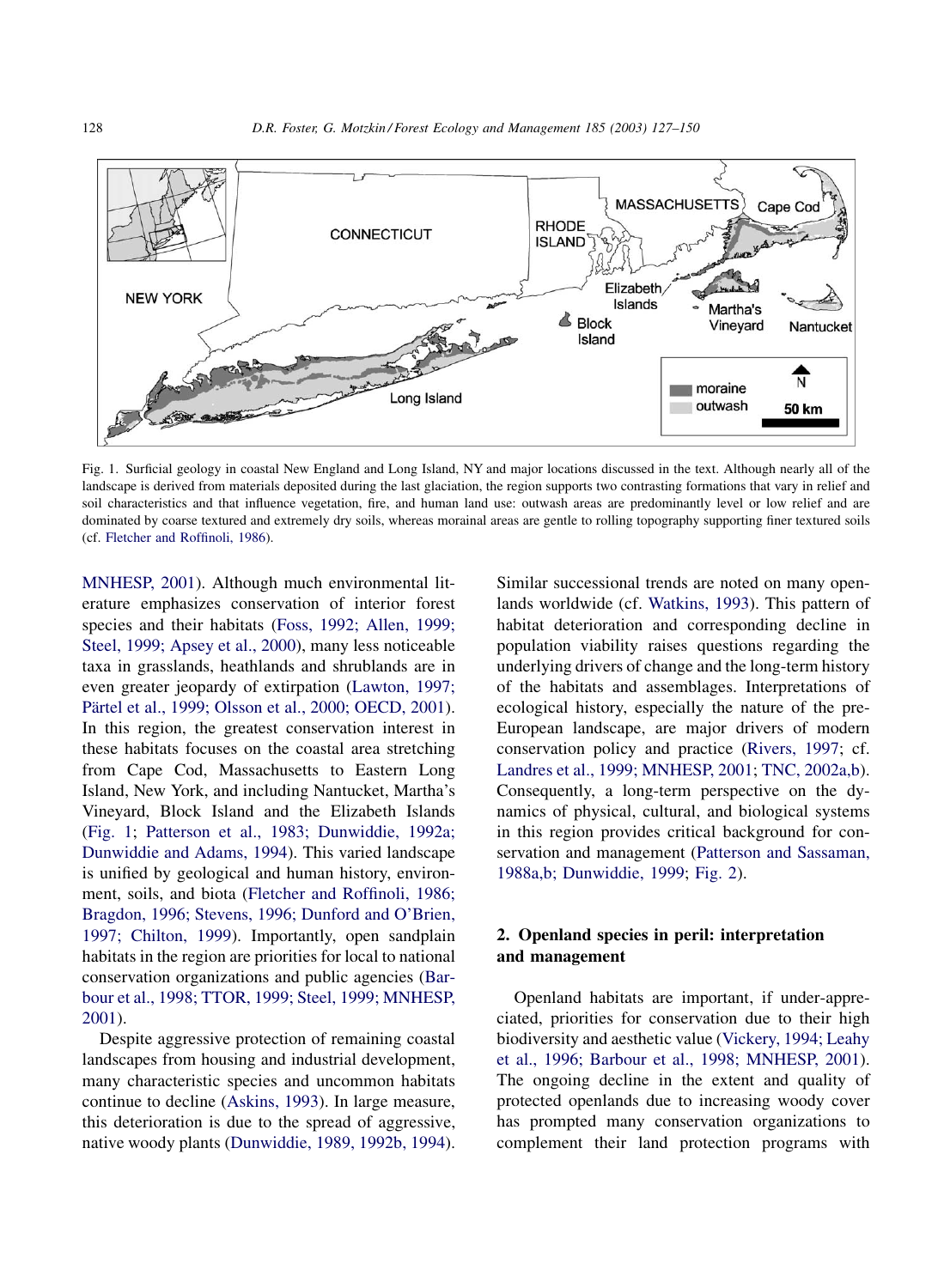<span id="page-2-0"></span>

Fig. 2. Long-term perspective on climatic, cultural and vegetation change in the coastal region. The pollen and charcoal data come from Icehouse Pond, a small kettle hole pond on outer Cape Cod surrounded by numerous archaeological sites (see [Fig. 1;](#page-1-0) [Parshall et al., 2003](#page-22-0)). Changes in forest cover and fire regime beginning approximately 1500 years ago correspond to regional climate change and include a decline in hickory, beech, and oak, and increase in pine and charcoal influx. Despite a relatively high density of Native Americans in the area charcoal values are low in the outer Cape and the landscape remained wooded until European settlement when grass and weeds increased and oak, beech and hickory declined. Fire increased substantially with forest clearance.

active land management [\(TNC, 2002a,b\)](#page-23-0). In particular, great effort has been expended at developing techniques to maintain, reclaim and recreate openland habitats and to adapt artificial habitats as substitutes for semi-natural vegetation [\(Patterson and Sassaman,](#page-23-0) [1988; Jones and Vickery, 1997](#page-23-0)). These efforts are largely focused on enhancing biodiversity and habitat quality. However, one underlying motivation is the belief that upland grasslands, shrublands, and heathlands are native habitats with a millennial history of Native American land use and fire management and that many openland species are pyrogenic ([Patterson](#page-23-0) [and Sassaman, 1988; Patterson and Backman, 1988a;](#page-23-0) [Askins, 1990, 2000; Vickery, 1994; Jones and Vickery,](#page-23-0) [1995; Stevens, 1996](#page-23-0)). However, as a review of the literature suggests, there are substantial differences in interpretation regarding the nature of the pre-European landscape and the dynamics of openland and successional habitats through time.

Rather than evaluating these sources again, we assess the interpretation of a humanized and open pre-historical landscape based on the following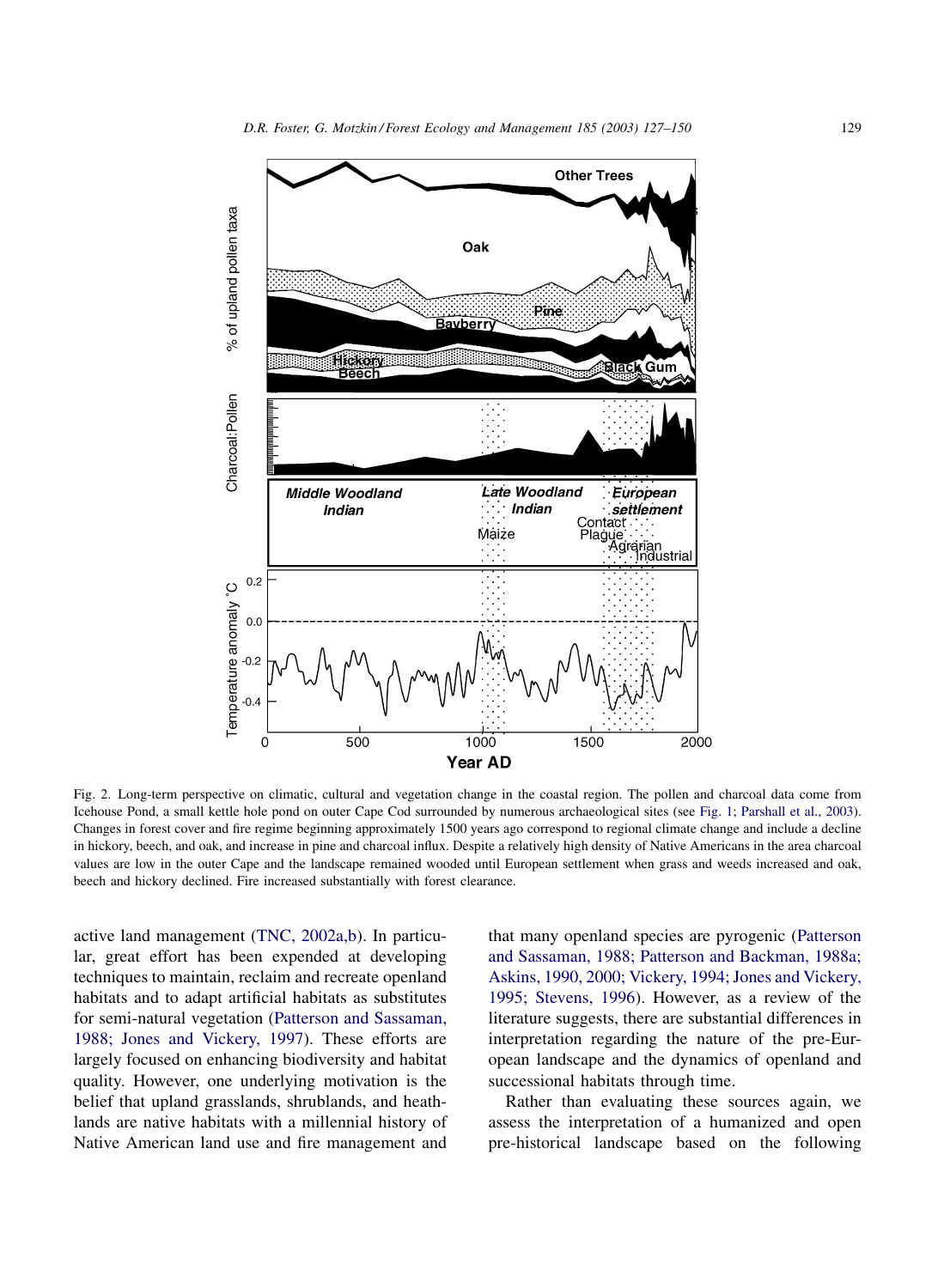<span id="page-3-0"></span>considerations: (1) Is this interpretation consistent with independent assessments of pre-European landscape conditions and vegetation composition? (2) Do archaeological studies support the ethnographic interpretation that Native American activity created extensive treeless areas? (3) Are there alternative explanations for the history, distribution, dynamics and modern patterns of openland vegetation?

#### 3. Linking historical interpretation, conservation, and land management

Linkages between historical interpretation and land management abound in New England. Three examples related to openland and successional habitat emerge from initiatives by Massachusetts state agencies. The Department of Environmental Management (DEM the agency responsible for forests and parks) Project in Ecosystem Management operates on ''assumptions that grasslands, heathlands, shrublands and savannah's are natural vegetation types with significant rare species assemblages ... in presettlement times'' [\(Rivers,](#page-23-0) [1997](#page-23-0)); the Ecological Restoration Program of the Massachusetts Department of Fisheries and Wildlife (DFW; the state agency responsible for wildlife and biodiversity) manages for open and early successional habitat based on the interpretation that ''many of our dry forests, shrublands and grasslands were managed with fire for thousands of years by Native Americans. Now, lack of occasional fire has caused significant changes in those communities, decreasing habitat for many of our rare plants and animals.'' ([http://www.sta](HTTP://WWW.STATE.MA.US/DFWELE/DFW/NHESP/NHREST.HTM)[te.ma.us/dfwele/dfw/nhesp/nhrest.htm\)](HTTP://WWW.STATE.MA.US/DFWELE/DFW/NHESP/NHREST.HTM); and the Biodiversity Initiative of the Natural Heritage and Endangered Species Program of DFW cites that ''Fires were not only used [by Native Americans] to create and maintain agricultural fields but also to drive game. In using fire, many fire-adapted natural communities, such as grasslands and scrub oak barrens were created and maintained.'' [\(http://www.state.](HTTP://WWW.STATE.MA.US/DFWELE/DFW/BDI/LANDUSE3.HTM) [ma.us/dfwele/dfw/bdi/Landuse3.htm\)](HTTP://WWW.STATE.MA.US/DFWELE/DFW/BDI/LANDUSE3.HTM). In each case, management seeks to maintain habitats that are interpreted as predating European history ([Anonymous,](#page-19-0) [1997a,b](#page-19-0)).

A similar management context emerges from private organizations. The Nature Conservancy (TNC) is burning and cutting to reduce shrubs and pitch pine



Fig. 3. Historical changes in forest cover and human population across New England. Despite major differences in climate, vegetation, and soils the individual states (except northern Maine) underwent similar land cover trends, with rapid deforestation leading to extensive open agricultural land in the mid- to late 19th century. Reforestation through natural succession led to extensive forest cover in the modern landscape and an ongoing decline in openland vegetation (from [Foster, 1995\)](#page-21-0).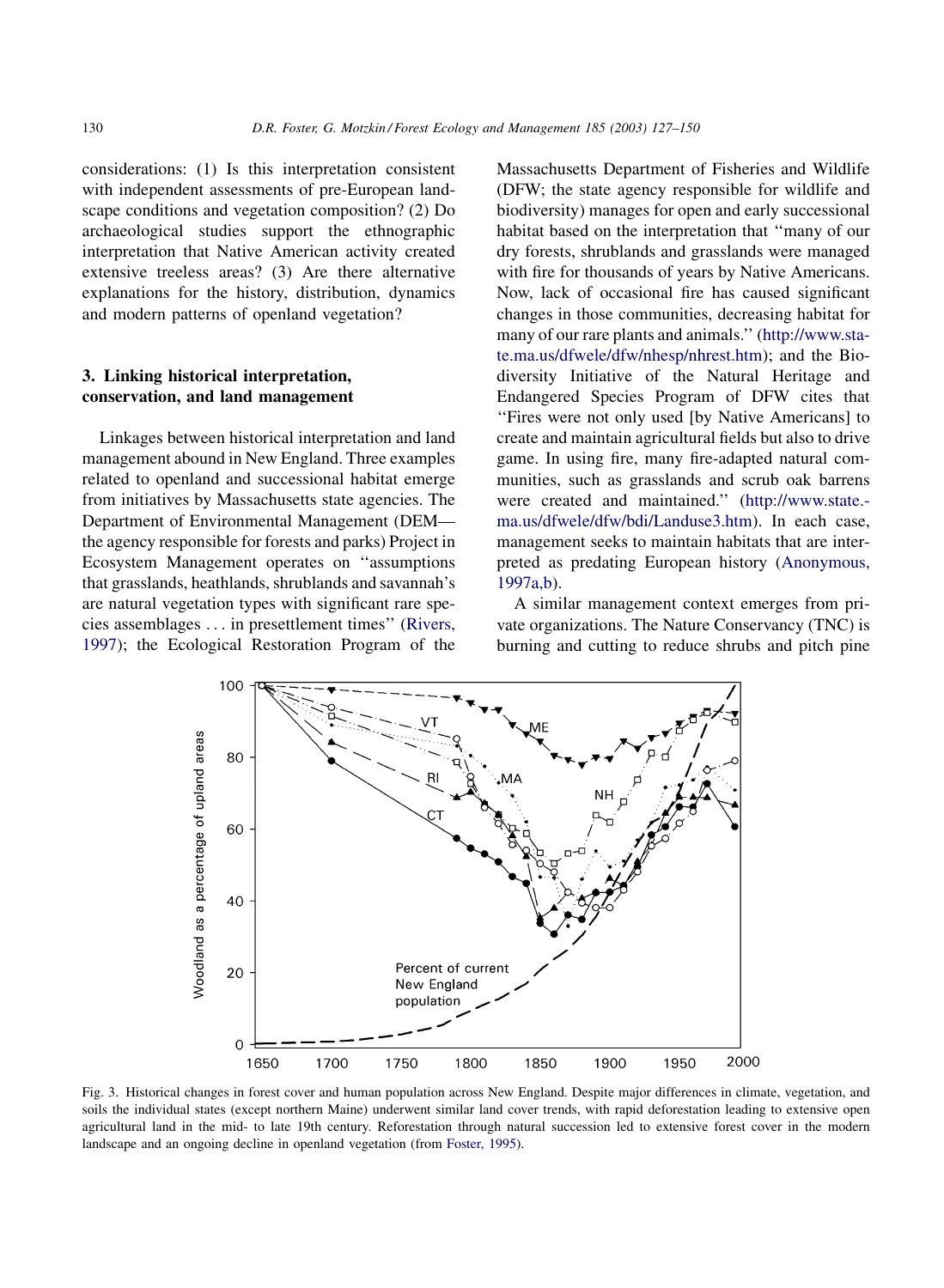

Fig. 4. Massachusetts forest cover at the approximate height of agriculture in 1830 (a) and in the late 1990s (b). Although forest pattern varied geographically in the 19th century the landscape was a matrix of open pasture and other agricultural lands with scattered woodlots, in contrast to the more continually forested matrix today. Modified from [Hall et al. \(2002\).](#page-21-0)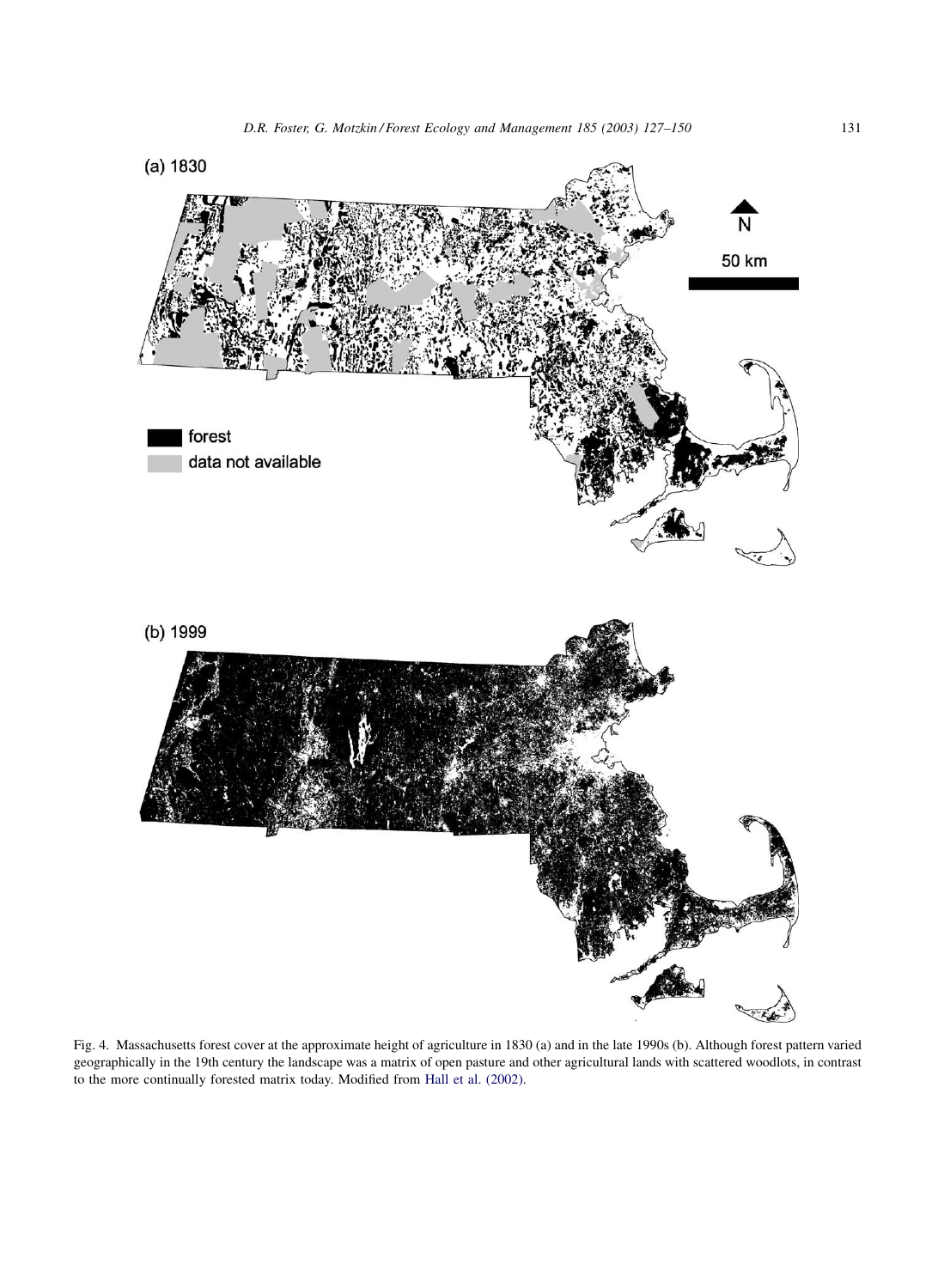on the Katama grassland because ''this reserve is the largest example of native sandplain grassland left on Martha's Vineyard'' ([http://nature.org/wherewe](HTTP://NATURE.ORG/WHEREWEWORK/NORTHAMERICA/STATES/MASSACHUSETTS/PRESERVES/ART5320.HTML)[work/northamerica/states/massachusetts/preserves/](HTTP://NATURE.ORG/WHEREWEWORK/NORTHAMERICA/STATES/MASSACHUSETTS/PRESERVES/ART5320.HTML) [art5320.html\)](HTTP://NATURE.ORG/WHEREWEWORK/NORTHAMERICA/STATES/MASSACHUSETTS/PRESERVES/ART5320.HTML). A few miles away, TNC and DEM are collaborating to burn oak forest as ''restoration of the property's original grassland and woodland habitat'' ([http://nature.org/wherewework/northamerica/states/](HTTP://NATURE.ORG/WHEREWEWORK/NORTHAMERICA/STATES/MASSACHUSETTS/PRESERVES/ART5334.HTML) [massachusetts/preserves/art5334.html\)](HTTP://NATURE.ORG/WHEREWEWORK/NORTHAMERICA/STATES/MASSACHUSETTS/PRESERVES/ART5334.HTML). TNC–Massachusetts has developed a prescribed fire program that works closely with groups on coastal and inland sites with an emphasis on openland and scrub vegetation ([TNC, 2000](#page-23-0)).

Although researchers recognize that European land use greatly increased the extent of openlands (cf. Figs. 3 and 4; [Patterson and Backman, 1988a; Dun](#page-23-0)[widdie, 1989, 1990a, 1999; Askins, 1997; Jones and](#page-23-0) [Vickery, 1997](#page-23-0)), there is a persistent belief that many remaining openland areas are natural ([Jones, 1995;](#page-21-0) [Hammond, 1999](#page-21-0); cf. [Askins, 2000\)](#page-19-0). In this view, the modern decline of open areas represents the loss of native, not historically cultural, habitat. For example, [Vickery \(2002\)](#page-23-0) cites sources that >90% of the native grassland in New England has been lost since European arrival (cf. [Niering, 1992; Noss et al., 1995\)](#page-22-0).

Ethnohistorical evidence is often cited to support the notion of widespread grassland, heathland or shrubland vegetation in pre-European times [\(Whitney,](#page-23-0) [1994; Askins, 2000\)](#page-23-0). Accounts of early explorers and settlers are interpreted as suggesting that: extensive open areas occurred in coastal areas and major river valleys ([Little, 1981; Cronon, 1983; Doolittle, 1992](#page-22-0)); shifting or permanent maize agriculture supported sizable Native populations in established villages across southern New England [\(Cronon, 1983](#page-20-0)); and fire was used to clear forests, improve hunting, and revitalize fallow areas ([Bromley, 1935; Day, 1953;](#page-20-0) [Pyne, 1982\)](#page-20-0). In this interpretation, purposeful burning, shifting agriculture, and intensive wood gathering maintained a dynamic landscape mosaic of fields, grasslands and successional forests ([Cronon, 1983;](#page-20-0) [Patterson and Sassaman, 1988](#page-20-0)). Consequently, as European contact decimated Indian populations, it curtailed established land use practices and initiated an increase in forest cover and stature (cf. [Droge,](#page-20-0) [1998; Degraaf and Yamasaki, 2001\)](#page-20-0).

The concept of pre-European New England as a humanized landscape shaped by cultural as well as natural processes is part of a broad re-evaluation of the environmental impacts of indigenous populations that has transformed ecological interpretation and conservation practice across the Americas ([Burden et al.,](#page-20-0) [1986a,b](#page-20-0); [McAndrews, 1988; Butzer, 1992; Denevan,](#page-22-0) [1992; Gomez-Pompa and Kaus, 1992; McCann, 1999;](#page-22-0) cf. [Apsey et al., 2000](#page-19-0)). In the northeastern US, this movement builds on work by [Bromley \(1935\),](#page-20-0) [Day](#page-20-0) [\(1953\)](#page-20-0), [Martin \(1973\)](#page-22-0) and others. However, the greatest intellectual influence on ecological interpretation and conservation in coastal New England comes from historians.

Selective Indian burning thus promoted the mosaic quality of New England ecosystems, creating forests in many different states of ecological succession. When Verrazano found twenty-five to thirty leagues of treeless land in Narragansett Bay, or Higginson spoke of thousands of acres in a similar state near Boston, they were observing the effects of agricultural Indians returning to fixed village sites and so consuming their forest energy supply. ([Cronon, 1983\)](#page-20-0)

In the Northeast, Midwest and Southeast, pre-European agricultural activity and burning had converted much of the forest into successional (fallow) growth and into semi-permanent grassy openings (meadows, barrens, plains, savannas and prairies). ([Denevan, 1992\)](#page-20-0)

There was little in the [Northeastern] forest to attract Indians, and they succeeded wherever possible in replacing forests with a mosaic of sites more to their liking .... In many cases the combination of clearing and fires stripped off the forests altogether. 'Barrens', 'clearings', and 'deserts' were among the most common sights reported by early explorers. Undoubtedly, Indians maintained these deliberately as hunting grounds. Many of the clearings probably represented abandoned agricultural fields subsequently sustained as grasslands by annual broadcast burning. Whatever their origin, they were common at the time of discovery and were among the chief victims of settlement.

Not all of the Northeast was converted to 'desert' or savannah. The upper mountains, the river bottoms, the swampy lowlands, and the denser boreal forests were more or less spared annual firings .... Lacking domestic livestock, Indians depended on wildlife for meat, and these anthropogenic fire plains were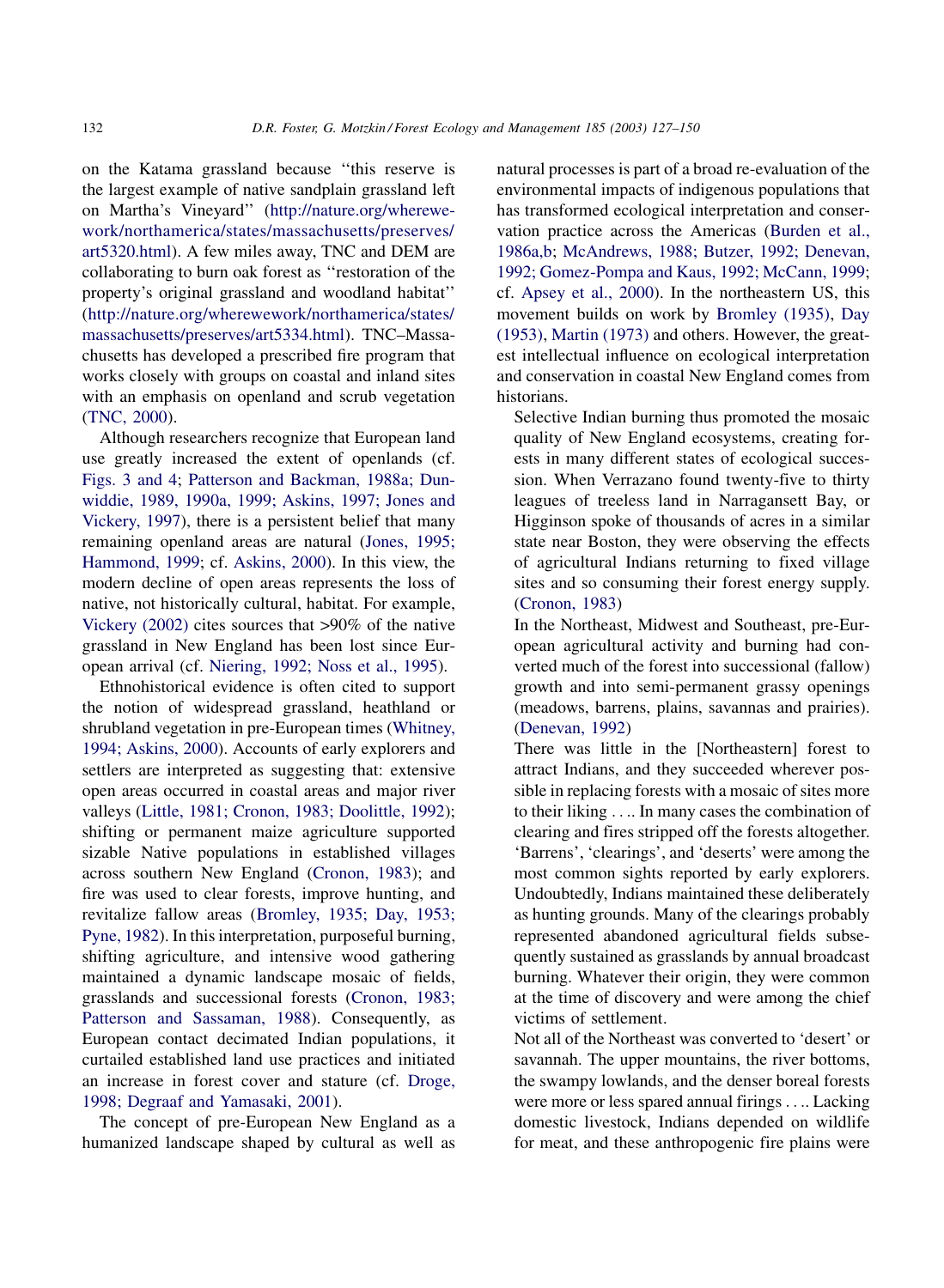their pastures. Ironically, many of the forests that occupied the great pine and oak belt of southern New England and across the Appalachians were a byproduct of European settlement ... suppression of Indian fire practices made possible the accidental and deliberate reforestation of the Northeast. Not only was there frequently no virgin forest to clear, but the forest that was cleared was often itself a product of the act of settlement. ([Pyne, 1982](#page-23-0))

The original documents shaping these interpretations were written by individuals with varied knowledge of the landscape, describe limited portions of New England or the coastal landscape, and cover more than a 200-year period. This literature has been evaluated critically [\(Russell, 1983](#page-23-0); cf. [Whitney, 1994;](#page-23-0) [Bragdon, 1996; Motzkin and Foster, 2002\)](#page-23-0). Among the conclusions of these evaluations is the observation that few early references exist to grasslands, heathlands, or other openlands along the southeastern coast of New England [\(Motzkin and Foster, 2002\)](#page-22-0). In addition, early references to fire generally describe burning of the forest understory, rather than open vegetation or the process of land clearance.

# 4. Evaluating the evidence for openland vegetation and its drivers

Despite the accepted notion for extensive open uplands areas in pre-European times, there is limited paleoecological, archaeological, or historical evidence for such vegetation or for the disturbance factors necessary to maintain it. In contrast, the preponderance of data suggests that most of the landscape, including many conservation areas currently or historically supporting open vegetation, were wooded and that upland grasslands and shrublands were quite restricted. In addition, historical and field evidence indicate that essentially all high priority conservation areas currently supporting openland assemblages were intensively managed under European agricultural or other land use regimes.

#### 4.1. The wooded New England landscape

Although providing a crude tool for interpreting vegetation composition and pattern, paleoecological data provide one of the only perspectives on long-term

changes in landscape condition. Most importantly, pollen and charcoal diagrams provide the only continuous record over past millennia in which the perspective and biases remain largely constant. These biases include under-representation of small (e.g. herbaceous) and insect pollinated plants, over-representation of a handful of species that produce large amounts of wind-dispersed pollen (e.g. some trees and weeds), and relatively little ability to distinguish landscape level patterns or vegetation structure. However, the continuous nature of the record enables us to compare pollen and charcoal values through time with modern and historical data so that we can judge the relative extent of woody versus openland vegetation.

Vegetation reconstructions have been widely undertaken across New England ([Patterson and Back](#page-23-0)[man, 1988b; Fuller et al., 1998; Russell and Davis,](#page-23-0) [2001](#page-23-0)). When the pre-European pollen data are compared with values through the historical period the extremely low values for herbs, grass, shrubs and other non-arboreal plants suggest that the region was heavily forested ([Fig. 5;](#page-7-0) [McAndrews, 1988; Foster et al.,](#page-22-0) [1998; Parshall and Foster, 2002\)](#page-22-0). Historical data and studies of disturbance regimes suggest that mature forests were predominant [\(Whitney, 1994; Lorimer](#page-23-0) [and White, 2003; Parshall et al., 2003\)](#page-23-0) and that the region experienced a natural disturbance regime of frequent, low intensity events (wind, ice, insects, etc.) and infrequent broad-scale or higher-intensity disturbances, primarily hurricanes, tornadoes, and down bursts ([Boose et al., 2001; Parshall and Foster,](#page-20-0) [2002](#page-20-0)). Across the coastal region, including Cape Cod, Nantucket, and Martha's Vineyard, woodlands dominated by oak, pine, and other hardwoods were widespread, although little is known of vegetation structure ([Figs. 2 and 6;](#page-2-0) [Patterson and Backman,](#page-23-0) [1988a,b](#page-23-0); [Eberhardt et al., 2003; Foster et al., 2003;](#page-21-0) [Parshall et al., 2003](#page-21-0)). Indeed, [Dunwiddie \(1989\)](#page-20-0), [Stevens \(1996\)](#page-23-0) and [Baldwin \(1928\)](#page-19-0) suggest that even islands supporting dense Indian populations, such as Nantucket and Martha's Vineyard, were forested and that heath and grassy areas were largely restricted to the coastal fringes.

On Cape Cod, [Parshall et al. \(2003\)](#page-22-0) and [Eberhardt](#page-21-0) [et al. \(2003\)](#page-21-0) found no paleoecological or historical evidence for grassland, shrubland, or heathland even in areas with concentrated archaeological sites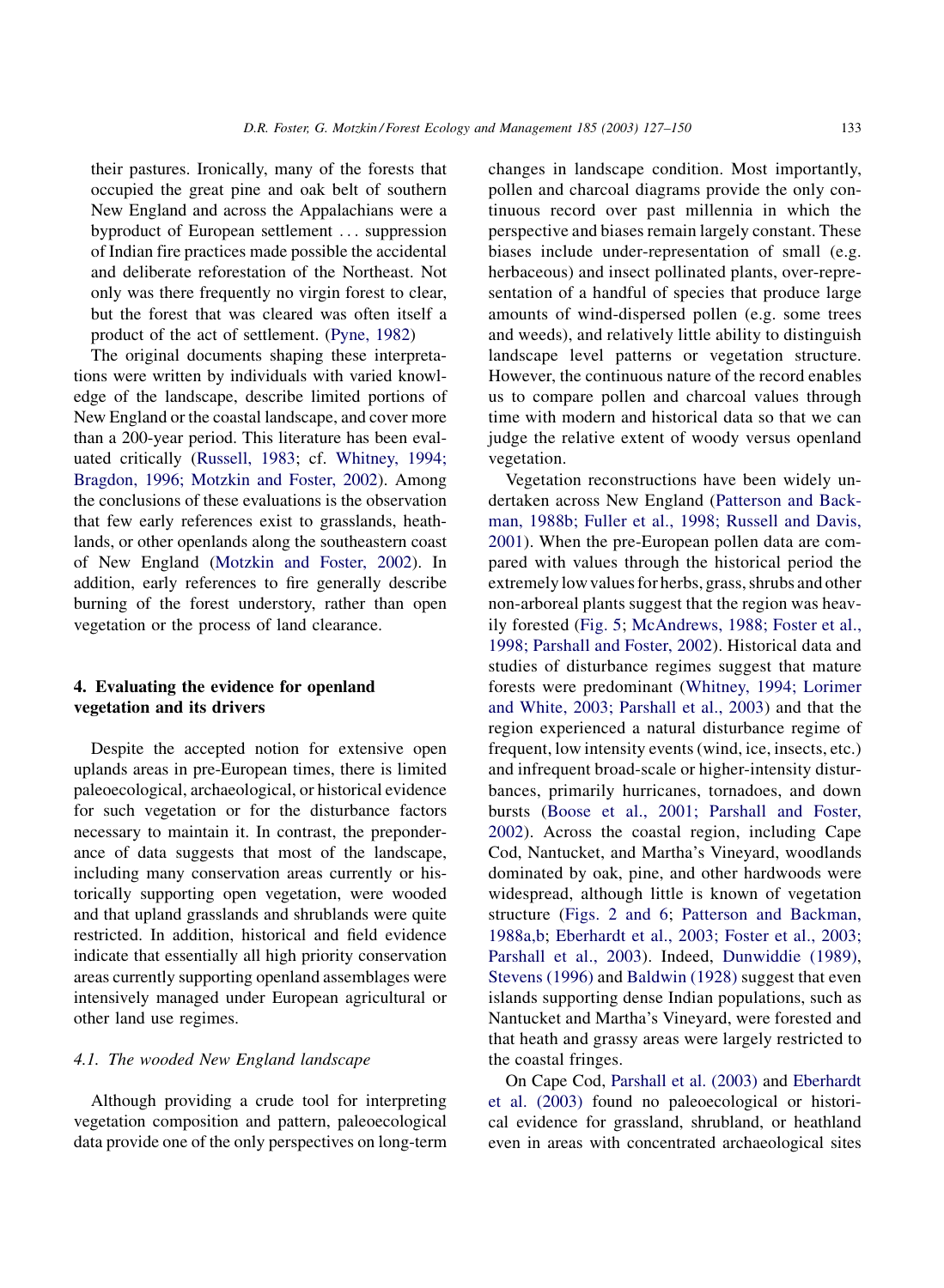<span id="page-7-0"></span>

Fig. 5. Maps of paleoecological data depicting the relative abundance of grass (Gramineae) and weed (Ambrosia, Plantago, Rumex) vegetation in the pre-European (white, open symbols) and European (closed, black symbols) agricultural periods. For the pre-European period values represent the average of the five samples immediately preceding settlement as identified by the author of the study. For the European period values represent the maximum levels observed, typically in the mid- to late 19th century. Values are much higher in the European period due to the widespread development of extensive openland vegetation. During pre-European times values were consistently low (ca. <5%) with the exception of sites on the outwash plain of Martha's Vineyard. Data are from [Parshall et al. \(2003\)](#page-22-0), [Fuller et al. \(1998\),](#page-21-0) [Foster et al. \(2002b\),](#page-21-0) [Stevens \(1996\),](#page-23-0) [Dunwiddie \(1990a\)](#page-20-0), Harvard Forest (unpublished) and the North American Pollen Data Base.

(cf. [Fig. 2\)](#page-2-0). They interpret the peninsula in 1600 A.D. as covered with forest that varied geographically with soil texture and moisture-holding capacity, fire frequency, and exposure. On Martha's Vineyard ([Ogden,](#page-22-0) [1958, 1961; Dunwiddie, 1994; Foster and Motzkin,](#page-22-0) [1999; Stevens, 1996](#page-22-0)) current grass and shrub-dominated areas seem to have been tree covered, albeit with vegetation that was more diverse and included more hickory and beech than today ([Foster et al., 2002b\)](#page-21-0). Relatively high values for grass pollen along the south coast and on the central plain during pre-European times may be attributable to: (1) woodlands with open understories of grass, (2) interspersed open areas in a woodland matrix, or (3) mixing of the pollen of wetland grasses with that of upland tree species [\(Stevens,](#page-23-0) [1996; Foster et al., 2002b\)](#page-23-0).

Evaluation of coastal (and inland) pollen sequences through time highlight one critical fact: in all cases the amount of pollen indicative of open vegetation (i.e. pollen of grasses, weeds, shrubs, and cultigens) is lowest before European settlement; rises to a peak in the middle or second-half of the historical period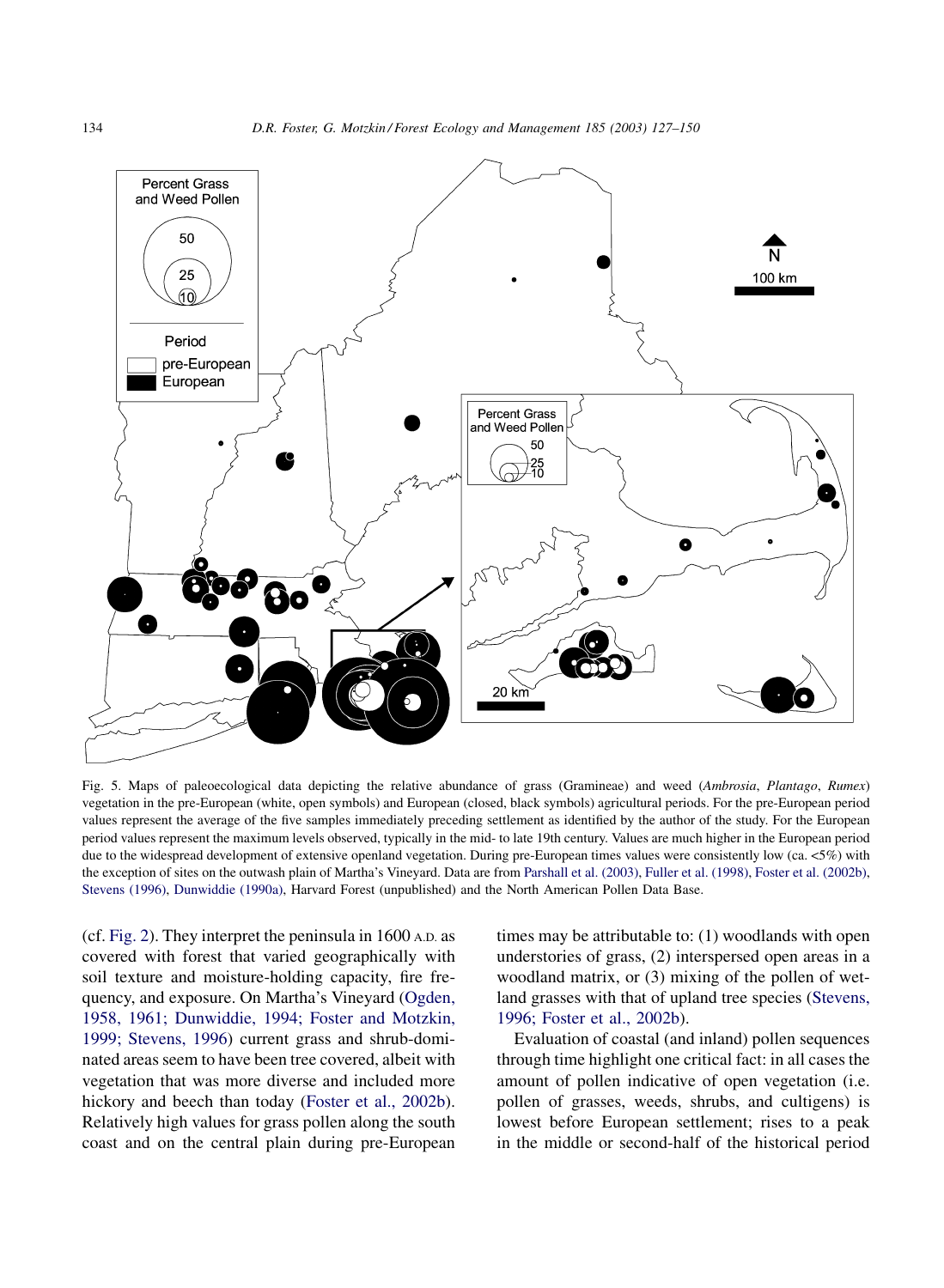

Fig. 6. Pollen diagrams from the coastal islands of Nantucket and Block Island depicting the continuously wooded character of the pre-European vegetation and low amounts of grass, Ericaceous plants or weeds before European settlement. Although openland assemblages and species are being invaded or crowded out by woody growth on these islands today, they remain strikingly more open than in pre-European times. The development, expansion, and decline of grassland and disturbed habitat is very much a consequence of ''recent' historical land use. Pollen data from [Dunwiddie \(1990a\)](#page-20-0).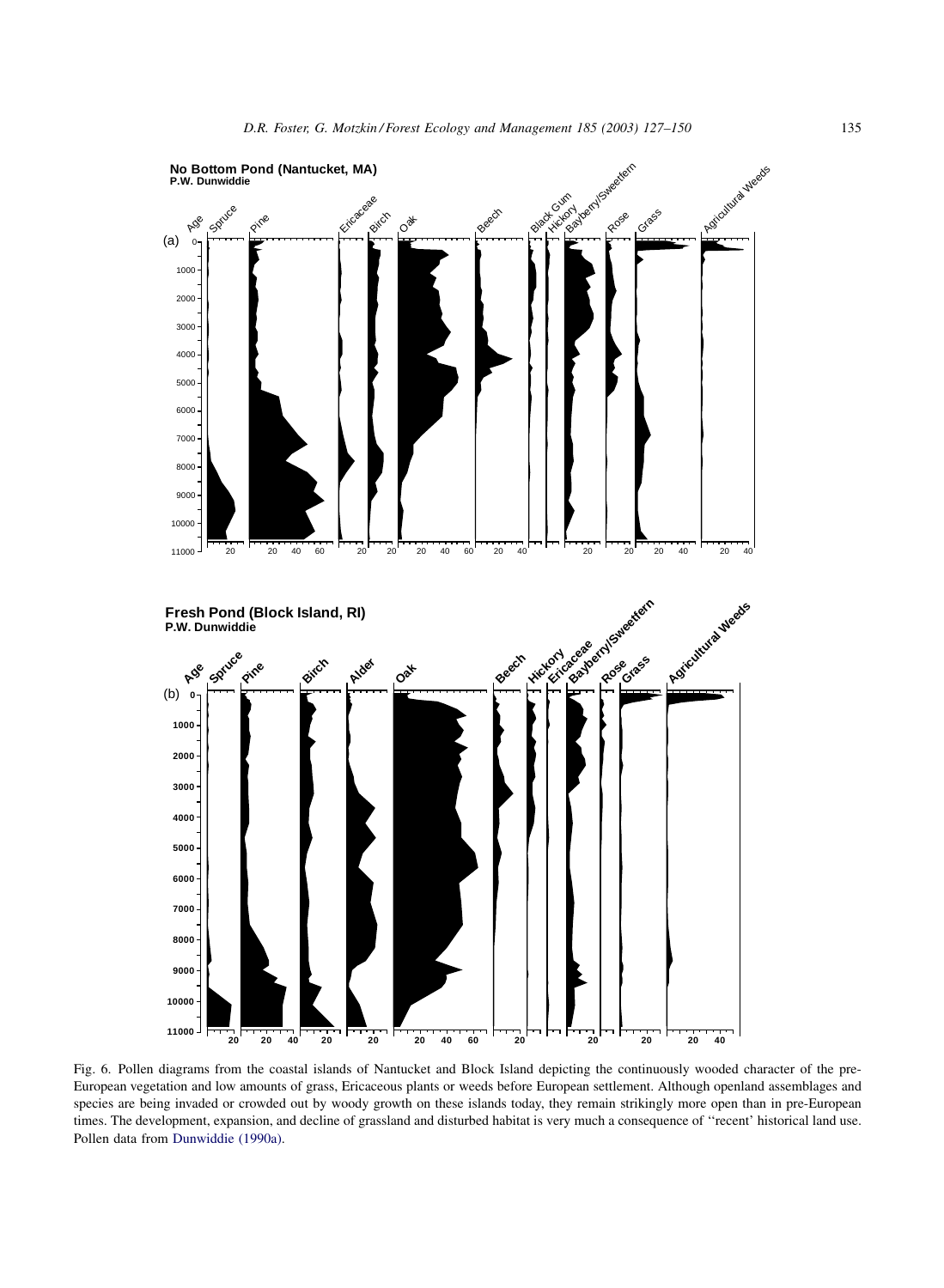(i.e. the 19th century), and declines towards the present, but to values still exceeding those before European arrival. These results, which are consistent across New England, confirm that openland vegetation was limited before European activity. They suggest that historical land use, rather than natural disturbance or Native Americans has controlled the long-term dynamics of openlands.

#### 4.2. Requisite disturbance processes

Given the moist, temperate conditions in New England, ecologists agree that disturbance is necessary to prevent the development of woody vegetation on most uplands [\(Whitney, 1994; Foster and O'Keefe,](#page-23-0) [2000](#page-23-0); [Motzkin et al., 2002a,b;](#page-22-0) [Lorimer and White,](#page-22-0) [2003](#page-22-0)). The natural disturbance regime of wind, fire, ice and pathogens, seems incapable of maintaining large open areas or a substantial fraction of the upland landscape in successional vegetation [\(Fuller et al.,](#page-21-0) [1998; Boose et al., 2001; Lorimer and White,](#page-21-0) [2003](#page-21-0)). Although there is a latitudinal and regional gradient of natural disturbance that increases towards the coast, the disturbances involved would likely generate mosaics of forest and successional vegetation rather than open, non-forested areas. Exceptions might include the activity of beavers [\(Askins, 2000](#page-19-0)) and large grazing animals. However, the open vegetation mosaics generated by beavers are confined to wetland sites that do not support many upland plants and there is no evidence that New England supported grazing animals capable of generating open vegetation.

Recent archaeological and paleoecological results also question the interpretation that Native Americans generated sizable grasslands or openland ([Bragdon,](#page-20-0) [1996](#page-20-0); [Chilton et al., 2000a,b;](#page-20-0) [Foster et al., 2002a,b\)](#page-21-0). The fundamental issue is interpretation of the lifestyle, subsistence pattern, and population characteristics of Native American societies. Discussions arguing for extensive open vegetation depict Late Woodland Indians occupying semi-permanent villages with concentrated populations subsisting heavily on maize agriculture ([Braun and Braun, 1994](#page-20-0)). Only through focused agricultural and collecting activities, reinforced by fire, could extensive areas be kept forestfree (cf. [Cronon, 1983; Denevan, 1992\)](#page-20-0). However, archaeological support for this once favored interpretation of Native American organization is surprisingly weak [\(Ceci, 1977; Luedtke, 1988; Carlson et al.,](#page-20-0) [1992](#page-20-0)). Indeed, there is major disagreement between the historical–ethnographic and archaeological interpretations of Native American activity [\(Thorbahn,](#page-23-0) [1988; Doolittle, 1992; Bernstein, 1993; Bragdon,](#page-23-0) [1996; Chilton, 1999, 2000b](#page-23-0)).

Whereas, some ethnohistoric accounts describe concentrated Native American settlements with large permanent dwellings, extensive corn fields, and fortified village centers, archaeological evidence from the coast and other New England locations depict small semi-permanent encampments with temporary shelters with light wood frames ([Holmes et al., 1997;](#page-21-0) [Mulholland et al., 1998, 1999; Herbster and Cherau,](#page-21-0) [2000](#page-21-0)). In New England, there is no evidence of large structures comparable to the long houses and lodges of eastern New York and Ontario, where broad-scale land clearance and agriculture greatly modified forest extent and composition [\(Burden et al., 1986a,b;](#page-20-0) [McAndrews, 1988; Campbell and Campbell, 1994;](#page-22-0) [Byrne and Finlayson, 1998](#page-22-0)). Excavations in New England also provide no signs of fortified structures or intertribal warfare preceding European contact ([Chilton, 1999, 2000a,b](#page-20-0)). In contrast, one prevailing archaeological view describes broad-based huntergatherer subsistence patterns varying in subtle fashion across coastal, riverine, and upland areas of southern New England ([Bendremer, 1993; Bernstein, 1993;](#page-19-0) [Bragdon, 1996\)](#page-19-0). In this interpretation, coastal populations were seasonally mobile and relied predominantly on upland and marine wildlife and plant resources, supplemented by horticulture of squash, beans, corn and other crops. Rather than depicting these people as intensive agriculturists this lifestyle is described as ''mobile farming'' ([Chilton, 1999, 2000b\)](#page-20-0), ''conditional sedentism'' ([Bragdon, 1996; Dunford and](#page-20-0) [O'Brien, 1997](#page-20-0)), ''broad spectrum and seasonally mobile'' ([Carlson et al., 1992\)](#page-20-0), ''tethered mobility'' ([Heckenberger, 1990](#page-21-0)), and ''dispersed and nonnucleated'' [\(Luedtke, 1988\)](#page-22-0). Widespread skepticism among archaeologists of the existence of large agriculturally-based populations prompted a conference devoted to the question ''Where are the Late Woodland Villages in southern New England?'' The consensus was that they may well have never existed ([Little, 1988; Luedtke, 1988](#page-22-0)).

Interpretations of native subsistence patterns are important because these would strongly influence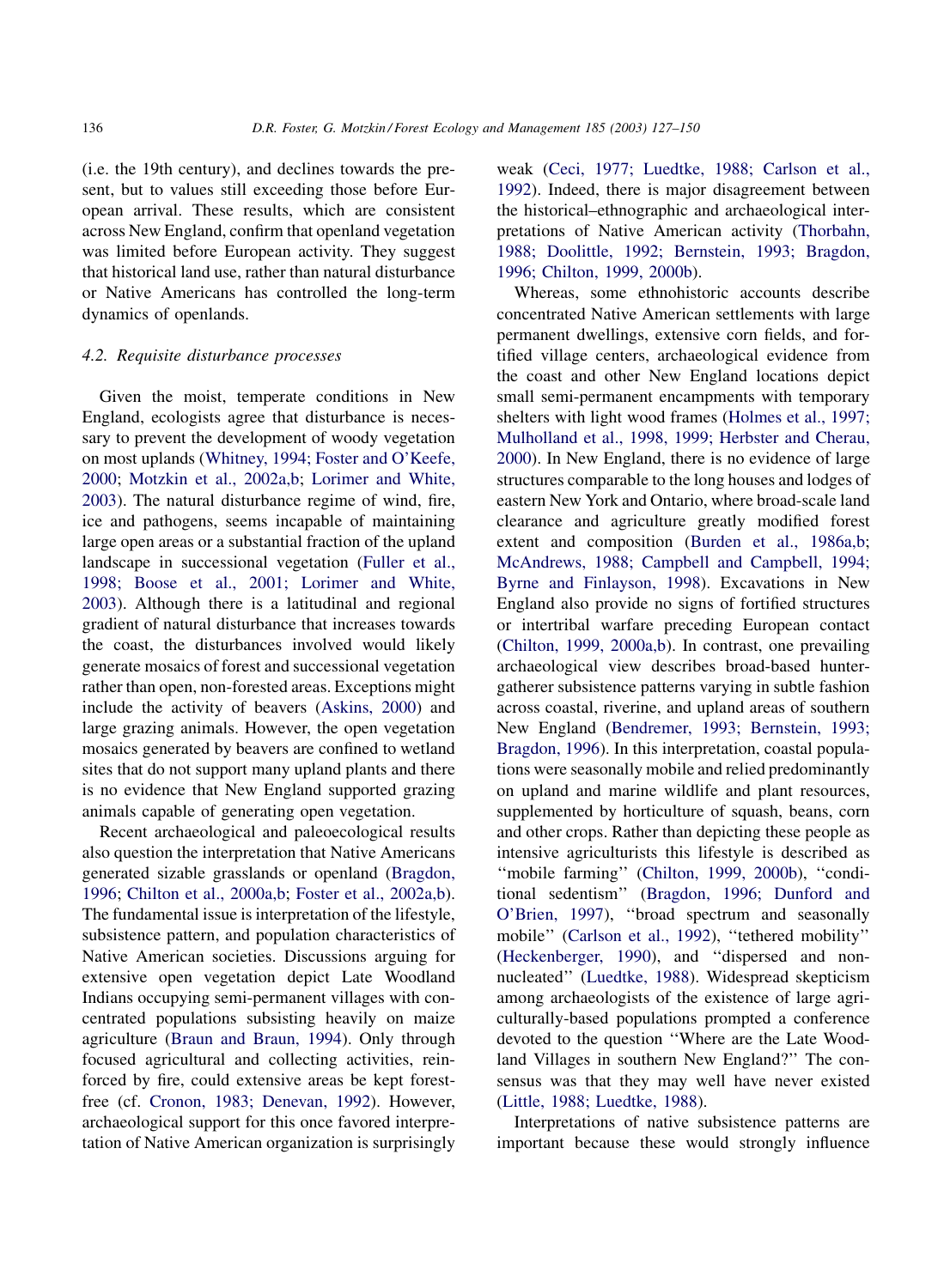the human imprint on the environment. Although small mobile bands of individuals might be responsible for setting fires that would alter forest composition and structure, it is unlikely that they would have the opportunity or motivation to clear sizeable areas of woody vegetation. Indeed, even small-scale slash and burn agriculture, which might be employed by mobile hunter-gatherers, would be more likely to produce a fine mosaic of successional areas rather than extensive grasslands or heathlands.

The disparity between ethnohistoric and archaeological interpretations is based, at least in part, on the rapid changes in Native American lifestyle precipitated by European contact beginning in the 16th century ([Bragdon, 1996; Mulholland et al., 1998\)](#page-20-0). Considerable evidence suggests that due to rapid societal transformations initiated by European contact, the distribution, land use practices, and economic structure of Native Americans recorded by early European observers differed markedly from those of their Middle (ca. 0–1000 A.D.) and Late Woodland (ca. 1000–1500 A.D.) ancestors ([Tveskov,](#page-23-0) [1992; Chilton, 1999; Mulholland et al., 1998](#page-23-0)). Consequently, it is important to question ethnohistories, precisely because they only capture a snapshot view of a landscape and people in dynamic transition.

The profound consequences of European contact included the introduction of new materials, trading opportunities, and diseases, and the development of novel political hierarchies ([Ceci, 1977; Carlson et al.,](#page-20-0) [1992; Bragdon, 1996](#page-20-0)). European exposure initiated social transformations, intertribal hostilities, and economic changes that precipitated dramatic shifts in geographic distributions, hunting patterns and land use activities ([Ceci, 1977; Dunn, 1993; Bragdon,](#page-20-0) [1996](#page-20-0)). By definition, ethnohistoric descriptions are derived from the period after European impacts on Native American society; consequently, they record many novel conditions (cf. [Cronon, 1983; Bendremer,](#page-20-0) [1993; Bragdon, 1996](#page-20-0)). For example, the concentration of people into more permanent settlements may be a reaction to increased trading opportunities or hostilities ([Ceci, 1977](#page-20-0)); increased maize agriculture may represent the production of a useful trading item and a necessity for feeding the newly concentrated populations ([Bragdon, 1996;](#page-20-0) [Chilton, 1999, 2000a,b\)](#page-20-0); and fortified villages may have developed in response to new intertribal and interracial tensions resulting from

trading conflicts ([McBride, 1990\)](#page-22-0). The magnitude of changes caused by contact and the late arrival of corn to New England (ca. 1100 A.D.) suggests that the village and agricultural model may have been a novel development, rather than a long-standing tradition ([Ceci, 1977; Bendremer, 1993; Bernstein, 1993; Chil](#page-20-0)[ton, 1999](#page-20-0)).

Despite questions regarding agricultural impacts, there is indirect paleoecological support and widespread archaeological acceptance for the use of fire by Native Americans for land management. Across the region deer represent the most abundant faunal remain in archaeological sites; humans were clearly a major predator of deer for millennia ([Ritchie,](#page-23-0) [1969; Bendremer, 1993; Bernstein, 1993; Bragdon,](#page-23-0) [1996; Dunford and O'Brien, 1997; Chilton, 1999\)](#page-23-0). Management of forest understory habitat and structure to promote large deer populations is consistent with the hunter-gatherer subsistence pattern. However, there is little evidence that fire was used to generate sizable areas of open habitat. Nearly all references to Indian burning refer to various types of woodlands; there are few references to fire in grasslands, shrublands or even in early successional forests ([Motzkin and Foster, 2002](#page-22-0)). Moreover, on a landscape level there is little agreement between the distribution of human populations, abundant fire, and pollen signals for openland species ([Parshall and](#page-22-0) [Foster, 2002; Foster et al., 2002b](#page-22-0)). In addition, fire in the New England landscape is not generally conducive to the development of grass or heathland vegetation, although it may be useful in maintaining these cover types or generating sprout woodlands when applied intensively ([Patterson et al., 1983](#page-23-0); [Patterson and Backman, 1988a,b;](#page-23-0) [Dunwiddie and](#page-21-0) [Caljouw, 1990](#page-21-0)).

Finally, there are few specific and geographically identifiable references to grasslands, and none to heathlands during the early settlement and colonial periods. References to ''barrens'', ''plains'' and open woodlands are ambiguous as they may refer to sandy, flat, and unproductive woodlands, scrub oak openings, or an open forest structure with varied understories that were not clearly described. Many descriptions of grassy and open expanses may refer to lowlands and wetlands. Indeed, many modern readers confuse the colonial use of the word ''meadow'' for field or upland grassland, when in fact it was specifically employed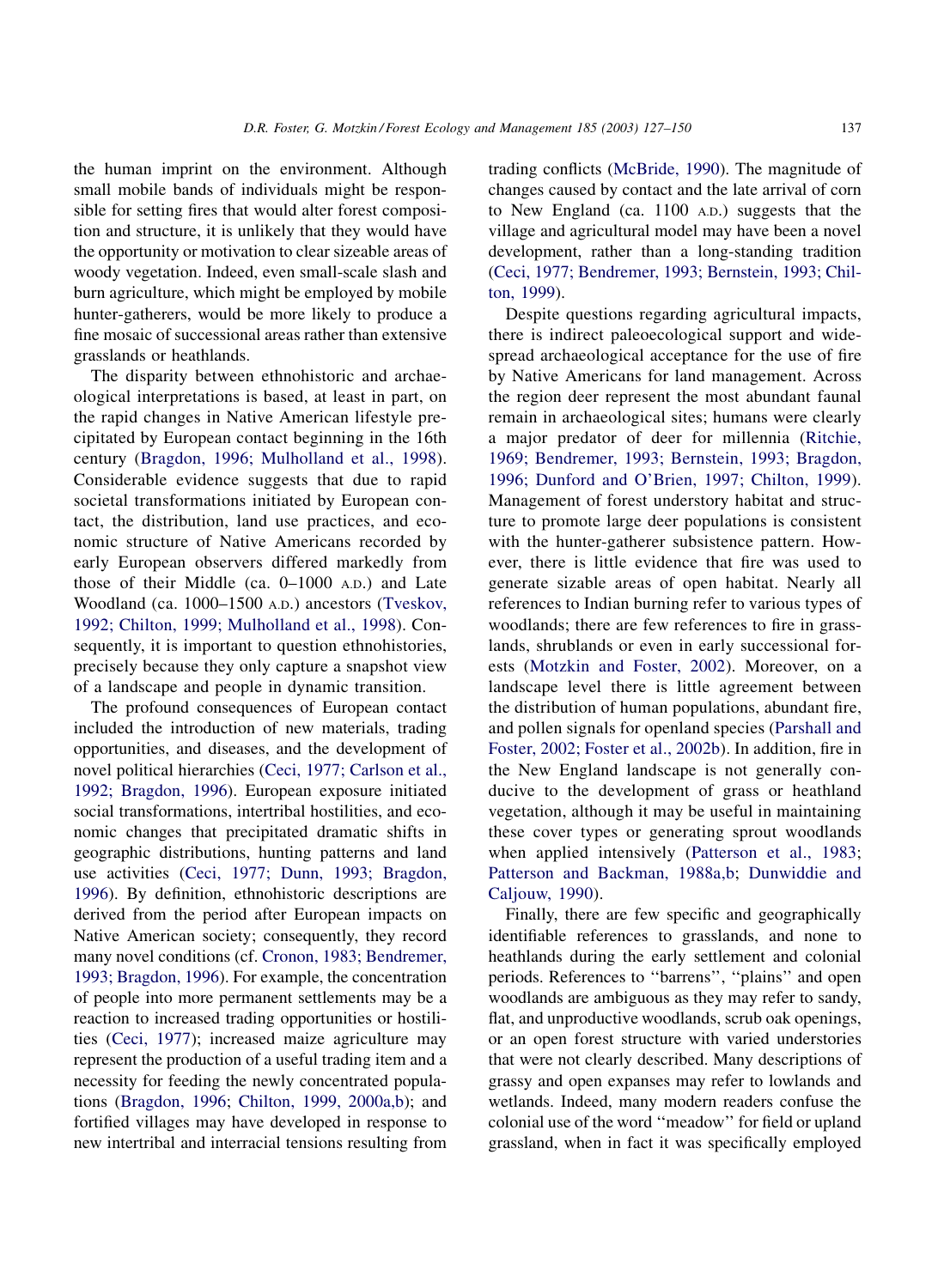to describe grassy wetlands, including salt marshes ([Foster, 1999](#page-21-0)). In fact, the only substantial area of upland grassland described early in the settlement period is the Hempstead Plains on Long Island, and these observations come some three decades after local settlement (cf. [Motzkin and Foster, 2002](#page-22-0)).

# 4.3. Biological evidence for the persistence of openland vegetation

The historical decline of plant and animal species that occupy open habitats today is often interpreted as evidence that these habitats must have been more common pre-historically (cf. [Askins, 1993, 2000;](#page-19-0) [Vickery, 2002](#page-19-0)). One rationale cited is that over long periods of time the species have evolved finely tuned affinities and adaptations to habitats like grasslands and heathlands. However, there are few autecological studies documenting the nature of these adaptations and many questions regarding the abundance of these species in the pre-European landscape. Many of these species exhibit general adaptations to disturbance; the relative importance of fire versus other disturbances in controlling species distributions is not well-established.

One classic example is the heath hen (Tympanuchus cupido cupido), a subspecies of the prairie chicken that formerly occurred in coastal New England, New York and New Jersey and beyond but that declined in the 19th century and went extinct in the 1930s ([Gross,](#page-21-0) [1928](#page-21-0)). Protection of the species in the early 20th century prompted intensive research and the establishment of a state reservation on Martha's Vineyard. The last population collapsed following harsh winters and depredation by goshawks and feral cats on what is now the Manuel F. Correllus State Forest ([Gross, 1928,](#page-21-0) [1932; Foster and Motzkin, 1999](#page-21-0)). The heath hen is widely cited as having been grassland dependent and, therefore, proof of the existence of extensive grasslands in the pre-Columbian landscape [\(Jones, 1995;](#page-21-0) [Askins, 2000\)](#page-21-0). Some early colonial descriptions suggest an abundance of the bird and later descriptions are even more striking (albeit describing a bird of shrubby or wooded habitat).

Heath hen ... was formerly so common on the ancient bushy site of the city of Boston that laboring people or servants stipulated with their employers not to have the Heath Hen brought to table oftener than a few times in the week. ([Townsend, 1905;](#page-23-0) Birds of Essex County, Massachusetts)

The dual interpretation of the heath hen as abundant and a prairie species has prompted the assertion that grassland was extensive and widespread. Nonetheless, there are major questions regarding this interpretation. [Gross \(1928\),](#page-21-0) the preeminent expert on the species, is joined by other authorities in contrasting the heath hen to prairie chicken as preferring open sandy woods and scrub oak barrens rather than grassland: ''[Heath Hen] will be much more likely to succeed [in the coastal landscape], on account of its woodland habits and narrow range, than the Prairie Hen [chicken], which requires a more open country, and usually does not take refuge in the woods.'' (Biological Survey Bulletin No. 24, cited in [Gross, 1928](#page-21-0)).

Supporting data for the claims of heath hen abundance is also weak. For example, [Gross \(1928\)](#page-21-0) indicates that although the species was widely distributed along the coast, its abundance in the early historical period is uncertain. Meanwhile, the repeated quote that heath hen was shunned by laborers is totally unsubstantiated. Identical language was applied to the Atlantic Salmon, another species that was most likely uncommon (if present) in southern New England before European settlement ([Carlson, 1988,](#page-20-0) [1992](#page-20-0)).

According to one account, the fish [Atlantic Salmon] was so common that indentured servants who worked in lumbering camps of the day had written into their contracts a limitation on the number of times per week they would be served Salmon. (US House of Representatives, 1981; HR 2062. Bill to Establish the Connecticut River Atlantic Salmon Compact)

No original documents containing such proscriptions for either species have ever been located [\(Carl](#page-20-0)[son, 1988](#page-20-0)).

Perhaps more compelling than the heath hen example is the occurrence of several openland plant taxa that are endemic to the Northeast suggesting that habitats capable of supporting these species may have occurred prior to widespread land clearing by Europeans. However, the nature, abundance, and extent of such habitats are largely conjectural. Although it is likely that many of the uncommon plant species that are characteristic of openlands occurred in the region prior to European settlement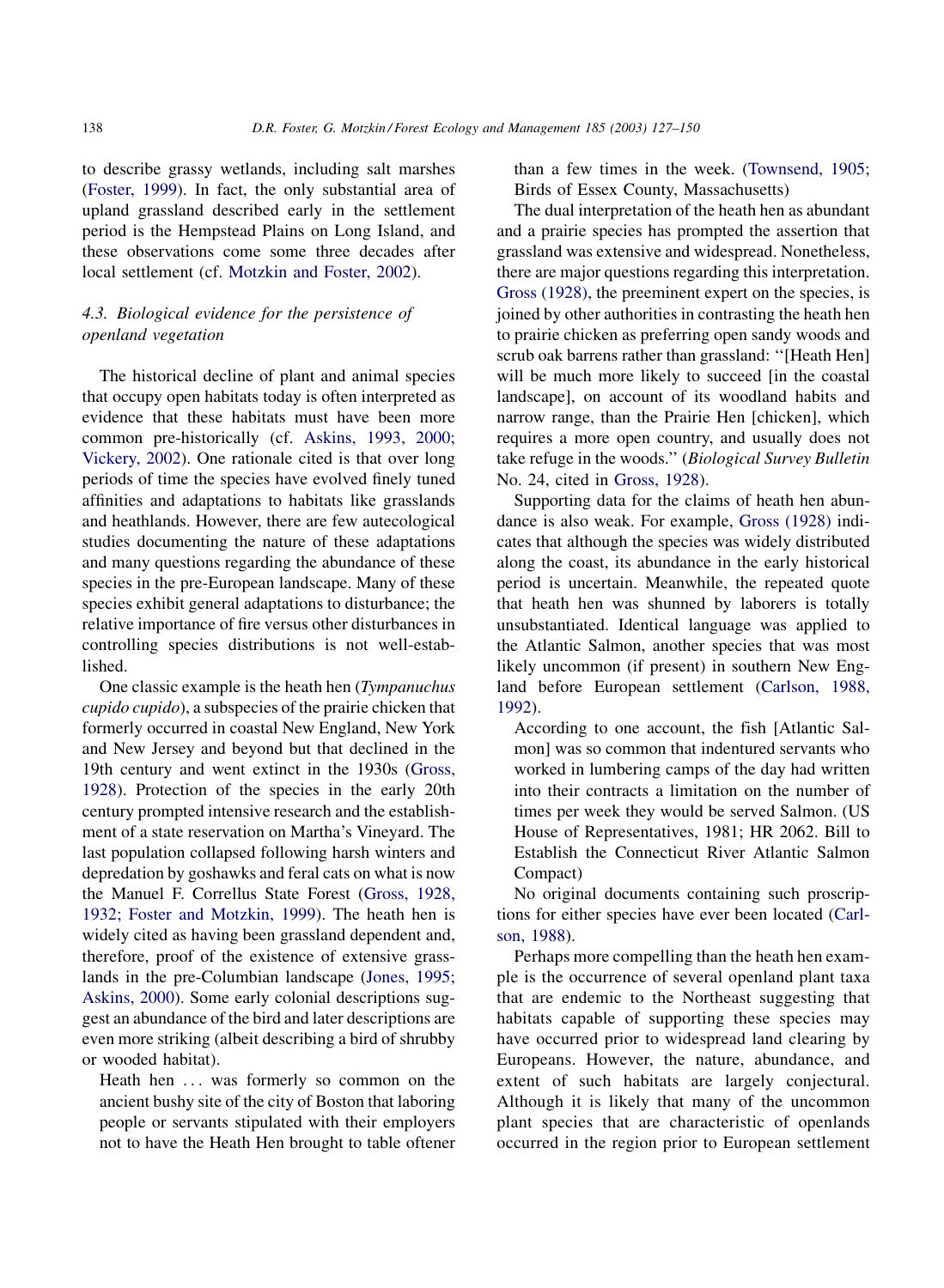([Dunwiddie et al., 1996](#page-21-0)), there is no evidence to suggest that that they occurred on the same sites or in similar abundances and assemblages as those in which they occur today.

# 4.4. Field evidence for the antiquity of grasslands and other open vegetation

A final line of evidence that has been employed to verify the great age of openland habitats is soil profiles. In his classic description of the North Haven, Connecticut sand plains, [Olmsted \(1937\)](#page-22-0) characterized the area as native grassland based on his interpretation of soil structure. In areas that he interpreted as undisturbed by human activity, he described the soils as having developed under ''a persistent grassland cover prior to white colonization'' with a profile consisting of a 20 cm dark brown A (upper) horizon terminating in a sharp, lighter colored lower boundary. Olmsted likened this to tall-grass prairie soils, in which a dark and deep A horizon arises from the decomposition of grass roots over millennia. Interestingly, he also speculated that Indian fires had maintained the grassy growth.

However, Olmstead apparently misinterpreted the soil profile and failed to recognize that the upper soil profile actually comprised a deep plow (Ap) horizon that was homogenized through repeated mixing. Recent work throughout the Connecticut Valley north of Olmstead's sites confirms that such profiles predominate on open as well as pitch pine dominated areas ([Motzkin et al., 1996, 1999\)](#page-22-0). These profiles may easily persist for more than a century after agriculture ceases and natural-appearing vegetation has developed. However, the homogeneity of the dark A horizon and sharp transition to light B horizon distinguishes these disturbed profiles from the deep but gradual transitions in true prairie soils.

# 4.5. Historical development, expansion and decline of openland habitats

Studies across New England document that open vegetation developed and varied in structure, composition, and distribution in parallel with European land use (cf. [Figs. 3–5;](#page-3-0) [Foster, 1999\)](#page-21-0). Across the region, settlers transformed the forested uplands to pasture, hay fields and crops by applying technology

unavailable to Native Americans in unparalleled intensity [\(Russell, 1982\)](#page-23-0). Grazing, an activity foreign to Native Americans prior to European contact was a critical element in developing open landscapes due to the relentless stress that it applied to woody species and the manner in which it favored graminoid species. Almost any land could be and was grazed; the result was an agrarian countryside in which wetland meadow, hayfield, pasture, wood pasture, and tillage land predominated over scattered and intensively cut forests [\(Fig. 7;](#page-13-0) [McCalley, 1981; Foster, 1999; Foster and](#page-22-0) [O'Keefe, 2000; Eberhardt et al., 2003](#page-22-0)). On coastal islands, deforestation and overgrazing proceeded rapidly and quickly depleted wood supplies, forcing the mining of peat for fuel and importation of timber and firewood from the mainland ([Banks, 1911; Dun](#page-19-0)[widdie, 1990a](#page-19-0)).

The intensive and oftentimes degrading land use generated novel habitats, vegetation types, and structures that were dependent on ongoing disturbance. Logging on short rotation, burning, and grazing transformed remaining woodlands into young, coppice woods or open, grassy forests with scattered trees. Forest composition shifted to sprouting species tolerant of repeated disturbance [\(Whitney, 1994](#page-23-0)). Selective grazing induced a variable cover of grass, forbs, shrubs and bare ground depending on the animal species, intensity and seasonal cycle of use. Along the coast, where mild climates allowed year-round pasturage and the number of sheep was the highest in New England in the early historical period, overgrazing led to a loss of vegetation cover, wind erosion, and even dune development (Thoreau, [Torrey and Allen,](#page-23-0) [1962;](#page-23-0) [Dunwiddie and Adams, 1994](#page-21-0)). Intensive agriculture also caused major losses of nutrients ([Tiffney,](#page-23-0) [1997\)](#page-23-0). In modern and even contemporary views, the coastal landscape could be described as degraded, barren, rutted, eroded, and wasteland (Thoreau, [Torrey](#page-23-0) [and Allen, 1962](#page-23-0); [Dwight, 1821](#page-21-0)).

Grassland and shrubland species were major benefactors of this land use and land cover shift ([Marks,](#page-22-0) [1983;](#page-22-0) cf. [Jones and Vickery, 1995\)](#page-21-0) that resulted in the development of approximately six million acres of grassland habitat in New England by the mid-19th century [\(Sharp, 1994\)](#page-23-0). Midwestern birds, including the bobolink (Dolichonyx oryzivorus) and eastern meadowlark (Sturnella magna) extended their range to become naturalized in the humanized Northeast,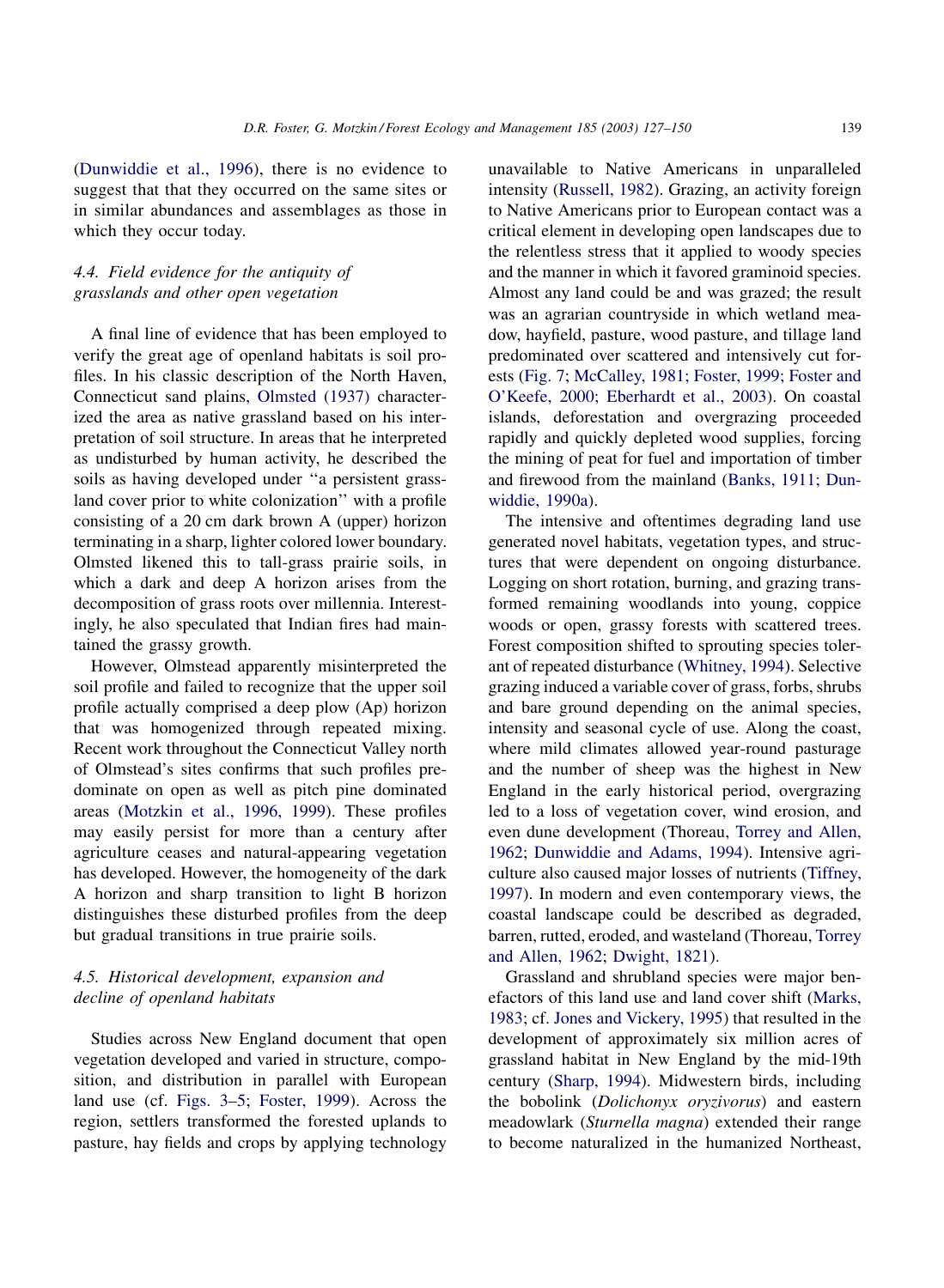<span id="page-13-0"></span>

Fig. 7. Historical changes in (a) open agricultural land, (b) sheep, and (c) cattle on Cape Cod and the islands of Nantucket and Martha's Vineyard since the late 18th century. Broad-scale abandonment of agriculture produced a major decline in openland vegetation and initiated successional changes leading to increased shrub, woodland, and forest cover.

whereas species like the song sparrow (Melospiza melodia), upland sandpiper (Bartramia longicauda), and New England cottontail (Sylvilagus transitionalis), which are uncommon today, became widespread and even abundant [\(Litvaitis, 1993, 2001; Foster,](#page-22-0) [1999; Petersen, 1999\)](#page-22-0). Although less widely appreciated, openland plant species also increased, and several characteristic grassland species may have become most abundant in the coastal region only during or shortly after the agricultural period [\(Jenkins,](#page-21-0) [1982](#page-21-0)).

Increasingly after the mid-19th century, the decline in agriculture led to gradual development of brushland and successional woodlands [\(Figs. 3 and 7](#page-3-0)). The rate of reforestation varied considerably depending on soils, exposure, propagule availability, and ongoing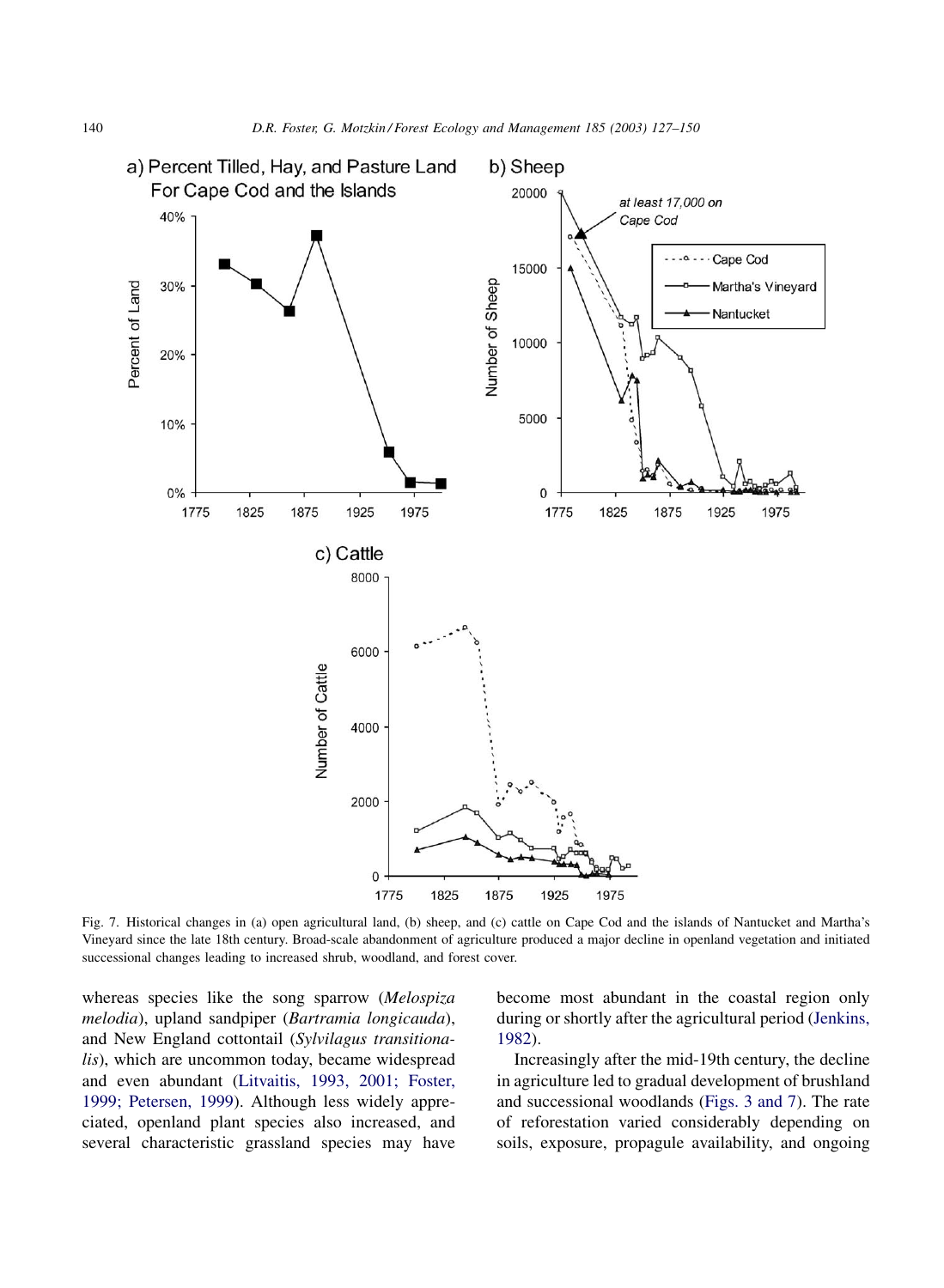<span id="page-14-0"></span>disturbance. In inland areas, white pine (Pinus strobus) was a common early successional species, whereas near the coast pitch pine (Pinus rigida) and scrub (Quercus ilicifolia), white (Quercus alba) and black oak (Quercus velutina) were more abundant ([Eberhardt et al., 2003; Foster et al., 2003; Parshall](#page-21-0) [et al., 2003](#page-21-0)). Although many coastal grasslands and heathlands became overgrown by shrubs and trees, windy conditions, salt spray, and absence of seed sources slowed succession in exposed coastal areas ([Dunwiddie, 1990a; Raleigh, 2000\)](#page-20-0).

Coincident with a widespread increase in woodlands, there occurred a regional decline in openland plants, insects, birds, and mammals ([Fisher, 1933;](#page-21-0) [Hosley, 1937; Foss, 1992; Degraaf and Yamasaki,](#page-21-0) [2001; Foster et al., 2002b](#page-21-0)). Focal conservation species that have declined over the past century include the regal fritillary (Speyeria idalia; [Dunwiddie and Sferra,](#page-21-0) [1991](#page-21-0)), grasshopper sparrow (Ammodramus savannarum), savannah sparrow (Passerculus sandwichensis), bobolink, meadowlark and upland sandpiper, and numerous uncommon plant species [\(Jones, 1995;](#page-21-0) [Jones and Vickery, 1997; Vickery, 2002\)](#page-21-0).

Although shrublands, early successional forests, grasslands and heathlands are currently much reduced from their 19th century peak, in some areas they apparently remain greater than in pre-European times (cf. [Fuller et al., 1998; Foster et al., 2002a; Parshall](#page-21-0) [et al., 2003](#page-21-0)). The modern composition of these plant assemblages is strongly controlled by the pattern of historical land use ([Motzkin et al., 1996, 1999, 2002b;](#page-22-0) [Gerhardt and Foster, 2002\)](#page-22-0). In particular, the coastal grassland, heathland, shrubland and early successional forests that have been studied in detail occupy sites with lengthy histories of intensive land use (Fig. 8; [Dunwiddie et al., 1996; Foster and Motzkin, 1999;](#page-21-0) [Motzkin et al., 2002b; Eberhardt et al., 2003](#page-21-0)). Site evidence of disturbance often includes plow horizons and other disturbed upper soil horizons (cf. [Fletcher](#page-21-0) [and Roffinoli, 1986](#page-21-0)), which suggests that the natural vegetation cover was largely or completely eradicated historically and that the modern plant assemblages developed only since the cessation of these historical disturbances (Fig. 8; [Motzkin et al., 2002a](#page-22-0)). For example, most coastal forests with substantial grass or sedge understories have been shown to be ''secondary'' woodlands that developed on previously cleared sites ([Eberhardt et al., 2003; Motzkin and](#page-21-0) [Foster, 2002; Motzkin et al., 2002b](#page-21-0)). In contrast, oak forests with a thick cover of native ericaceous



Fig. 8. Map of Nantucket depicting sample locations for vegetation, soils and land use history on the major conservation properties. Soil evidence for disturbance of the upper horizons through plowing, harrowing, or other disturbance (''plowed'') is indicated by closed symbols whereas open symbols indicate undisturbed horizons (''unplowed''). The predominance of anthropogenic disturbance indicates that most conservation areas on this island, which harbors some of the best examples of sandplain grassland and heathland in the northeastern US, have been intensively disturbed and shaped by historical (i.e. 17th to 19th century) land use. Data from Harvard Forest Archives (unpublished).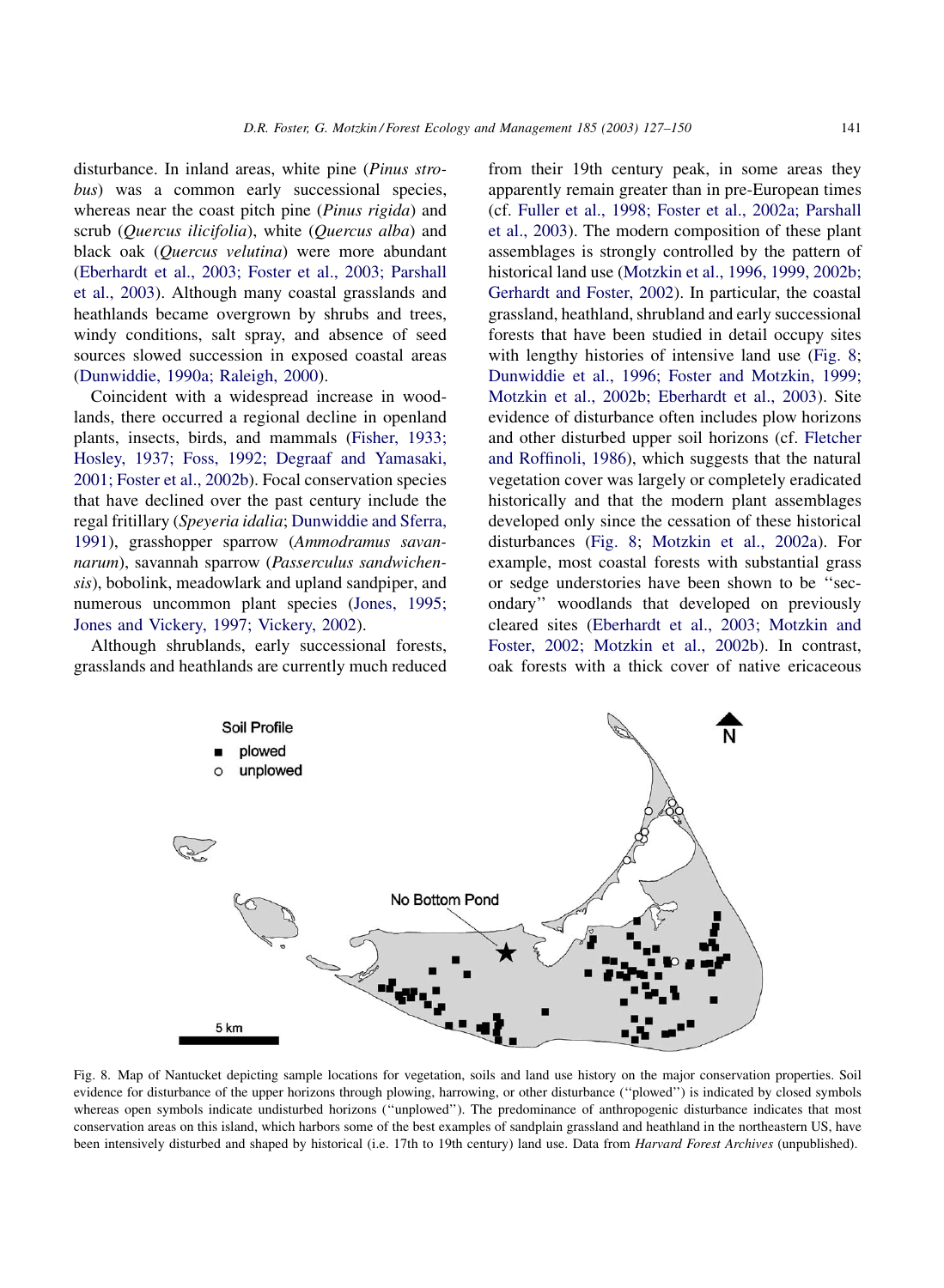<span id="page-15-0"></span>shrubs generally have undisturbed soil profiles and frequently remained forested through the historical period ([Eberhardt et al., 2003](#page-21-0)). Heathland communities frequently arise from deforestation, intensive grazing, soil scarification and nutrient depletion [\(Tiff](#page-23-0)[ney, 1997; Motzkin and Foster, 2002](#page-23-0)). In light of the duration, extent and intensity of historical land use, the current distribution, abundance, and character of openland species and assemblages are better explained by this recent history rather than the pre-European condition of the landscape [\(Dunwiddie et al., 1996;](#page-21-0) [Motzkin et al., 2002b\)](#page-21-0).

# 5. A perspective on grassland, heathland, and shrubland assemblages

Historical and modern perspectives call for a reevaluation of the notion that openland communities are long-standing and well-integrated assemblages of plants and animals. Indeed, they appear to include opportunistic species that capitalized on the open conditions provided by forest clearance and intensive agriculture and may have expanded from small and scattered populations in the pre-European landscape (cf. [Dunwiddie, 1989, 1990a, 1992a\)](#page-20-0). With the decline of grazing pressure and gradual increase in woodiness and forest cover these species have subsequently declined. Consequently, it is likely that neither the habitats nor the assemblages have long-term integrity or historical coherence ([Lawton,](#page-22-0) [1997\)](#page-22-0). In many ways this interpretation parallels the history and origin of weed floras in northeastern North America advanced by [Marks \(1983\)](#page-22-0) and is similar to the history of other agricultural and postagricultural assemblages such as the old-field white pine and red cedar forests or young red maple— Carex stricta swales on former wetland pastures. Although these vegetation types, like heathlands and sandplain grasslands, are distinctive features of the modern landscape, they arose in response to novel ecological opportunities and environmental conditions resulting from colonial history. In the absence of a continuation of the land use practices that generated them each of these assemblages is also transient in our landscape.

The development of extensive grasslands, heathlands and shrublands was dependent on widespread

#### Table 1

|  |  |                                        |  | The major grassland and heathland sites for uncommon and rare |  |
|--|--|----------------------------------------|--|---------------------------------------------------------------|--|
|  |  | openland bird species in Massachusetts |  |                                                               |  |

| Logan Airport                                | Katama Airfield                 |
|----------------------------------------------|---------------------------------|
| Hanscom Military Airfield                    | South Maple Street Hadley       |
| Cumberland Farm Warehouse                    | Camp Edwards Base               |
| Fort Devens Parachute Landing Site           | Otis Airforce Base Airfield     |
| Clinton Landfill                             | <b>Barnes Municipal Airport</b> |
| Worcester Municipal Airport                  | Turners Falls Airport           |
| Westover Air Reserve Base                    | Elizabeth Islands               |
| Marconi Barrens (abandoned<br>military area) |                                 |
|                                              |                                 |

Modified from [Jones and Vickery \(1993\)](#page-21-0).

disturbance creating openings and eliminating competition for uncommon herbs, grasses and shrubs. Though such disturbance was most commonly agricultural, the ability of many of these assemblages to establish on military bases and along power lines and road edges underscores the opportunistic nature of the species. The persistence of these vegetation types over sizable areas is dependent on maintaining disturbance. Thus, as agriculture has declined historically other disturbances have become important in maintaining similar habitats, including airports, industrial sites, and military training fields subjected to intense vehicular activity, bombing and fire (Table 1; [Jones and](#page-21-0) [Vickery, 1993, 1995, 1997\)](#page-21-0).

The nature of openland assemblages and the rate of woody species establishment seem to depend in large part on the type and pattern of land use, especially the quality of site modification. For example, [Tiffney](#page-23-0) [\(1997\)](#page-23-0) has underscored similarities between North American and European heathlands and the critical role that nutrient depletion plays in the development and maintenance of these assemblages. In this view, which is espoused by many Europeans ecologists (cf. Königsson, 1968), one of the critical consequences of grazing, heath and grass harvesting, litter removal, surface scarification, and fire is to decrease site fertility and the aggressiveness of competing species ([Sutherland and Hill, 1995; Bruvn et al., 2001\)](#page-23-0). Under conditions of high nutrient availability, large woody species and aggressive grasses may crowd out the smaller heath plants ([Maron and Jeffries, 2001](#page-22-0)). Consequently, a major goal of heath management is to reinforce the poor quality of site conditions and slow the rate at which a site is able to return to more natural conditions ([Tiffney, 1997](#page-23-0)).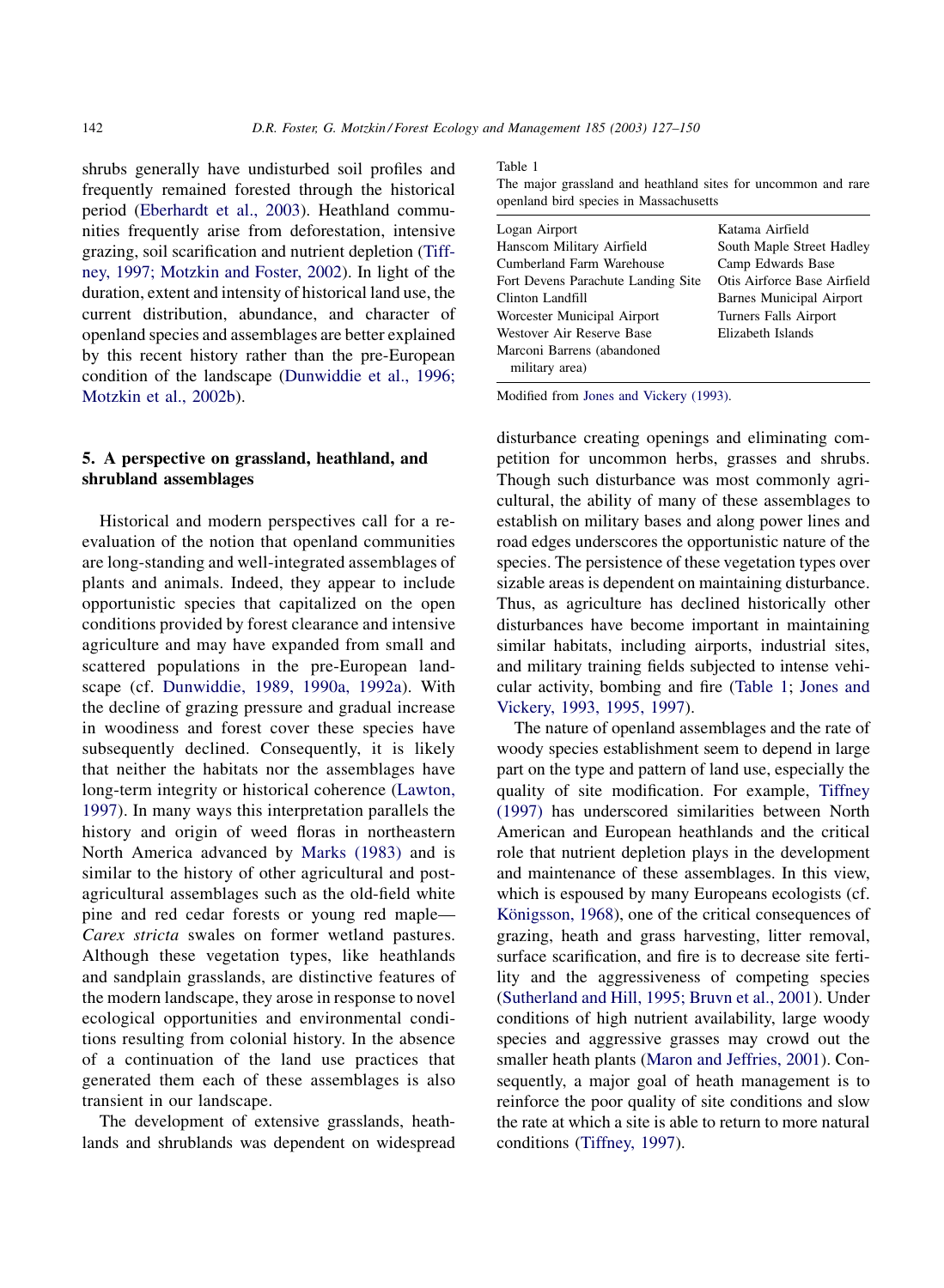This interpretation applies an opportunistic and individualistic interpretation to these important and unusual assemblages. Rather than viewing them as having a long history of integration, we suspect that the suite of openland plants and animals inhabited a variety of habitats and geographical locations during the pre-European period and came together broadly to occupy their current distribution and assemblages during historical times. Five hundred years ago many of these species likely occupied small areas and distinctly different habitats in which they may have played very different roles than they do today.

#### 6. Conservation implications of the historical dynamics of openland habitats

Historical evidence requires that we rethink our interpretation of many important conservation lands and develop new ways and terminology for discussing them. Indeed, in landscapes like New England, many valued habitats have cultural origins and the abundance and distribution of many plants and animals are tied to human history. For example, artificial habitats including airfields, military training areas, landfills, and former agricultural areas play a predominant role in maintaining grassland bird species ([Jones and Vickery, 1993;](#page-21-0) [Table 1\)](#page-15-0). Clearly, these habitats have no lengthy history and the species assemblages that occupy them arrived in opportunistic fashion. However, in the modern landscape these new human environments provide the best substitutes for the formerly abundant agrarian sites that supported them in the past. A notable example is Westover Air Field in southwestern Massachusetts, which comprises more than 1000 acres of anthropogenic grassland supporting the largest concentration of grassland birds in New England, including more than 75% of the region's upland sandpipers ([Anonymous, 2000\)](#page-19-0). As documented elsewhere, chronically disturbed landscapes oftentimes provide great hotspots of biodiversity comprised of early successional and novel assemblages of organisms ([Schuyler, 1999](#page-23-0)).

This interpretation suggests the need to adopt new terminology and management approaches for many conservation areas that have been previously

described as ''natural'' or ''native''. One example is the Katama Plains, the large grassland on the southeastern corner of Martha's Vineyard jointly managed by The Nature Conservancy, State of Massachusetts, and Town of Edgartown. The area has been variously described as ''native sandplain habitat'' and ''one of New England's largest and best sandplain grasslands'' ([Scott, 1989; Liptak, 1998](#page-23-0); TNC, [http://nature.org/](HTTP://NATURE.ORG/WHEREWEWORK/NORTHAMERICA/STATES/MASSACHUSETTS/PRESERVES/ART5320.HTML) [wherewework/northamerica/states/massachusetts/pre](HTTP://NATURE.ORG/WHEREWEWORK/NORTHAMERICA/STATES/MASSACHUSETTS/PRESERVES/ART5320.HTML)[serves/art5320.html\)](HTTP://NATURE.ORG/WHEREWEWORK/NORTHAMERICA/STATES/MASSACHUSETTS/PRESERVES/ART5320.HTML) and its dark soil profile has been interpreted as indicating grassland continuity for thousands of years ([Scott, 1989](#page-23-0)). The area supports an array of uncommon species, including more than 18 birds, invertebrates and plants that are rare and declining. In order to reverse a trend of habitat deterioration, including shrub and tree invasion, the area has been managed through fire, mowing, and stem cutting in recent decades. According to site managers, the use of fire is preferred due to its perceived congruence with the site's native status and history. Nonetheless, despite ongoing management, many species have declined or disappeared over the past two decades, including a wide range of plant, bird, and invertebrate taxa.

Historical review provides an alternative interpretation of the site's origins. Located adjacent to Edgartown, Martha's Vineyard's oldest and most prosperous town, the Katama Plain was one of the first sites to be settled by Europeans on the island and was probably originally wooded [\(Herbster and Cherau, 2000](#page-21-0)). By 1642, the area was divided into 40 acre lots that were cleared for agriculture. Maps from 1776 onwards depict the area in fields; it was mapped as ''sheep pasture'' by Crevecoeur in 1784; supported dairy cows in the 1880s; and, currently is comprised of varied fields and a grass airfield. As in the case of the North Haven sand plains, the dark soils are Ap horizons that developed through deep plowing of the sandy soils. The site and its assemblage of interesting species are clearly the recent products of human history. Encroachment of woody species is therefore a consequence of historical shifts in management. Whereas the current management regime appears to be largely ineffective in maintaining the habitat and eliminating woody plants, the site might well respond favorably to management that mimics the agricultural practices that gave rise to its historical condition over past centuries.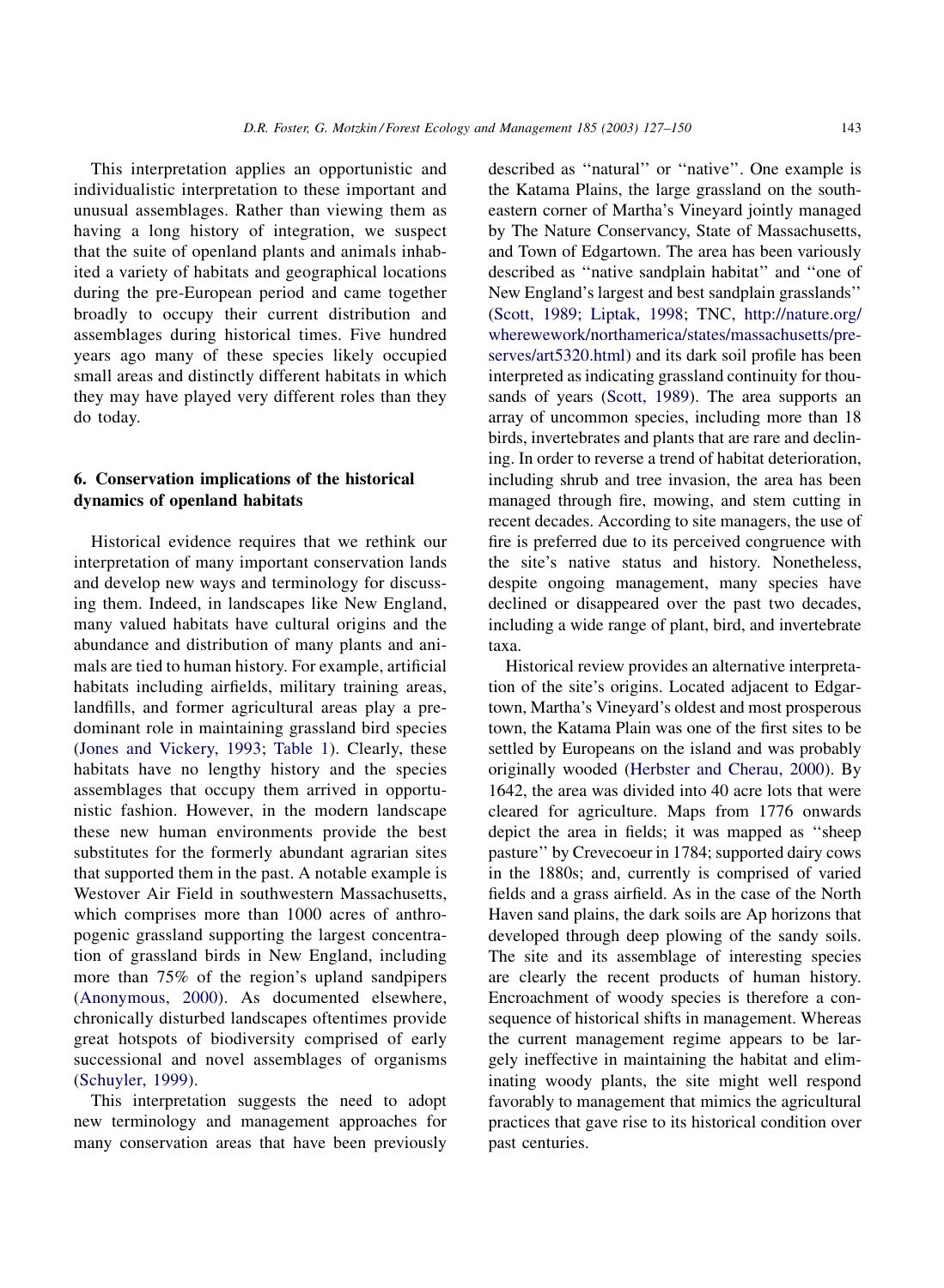# 6.1. Cultural landscapes may require cultural management

The history of colonial land use of many conservation areas suggests that traditional management regimes, or their substitutes, may be effective in maintaining and revitalizing these habitats and species assemblages. Although many agricultural lands were burned, the most intensive disturbances shaping their composition and structure included grazing, cropping, plowing and other soil disturbance. Cessation of these traditional activities has resulted in exactly the changes that the original managers (i.e. 17th to 19th century farmers) fought to prevent: the incursion and growth of rank and woody species ([Dunwiddie, 1990a;](#page-20-0) [Budd, 2000](#page-20-0)). This conclusion parallels the interpretations of European conservationists, including [Suther](#page-23-0)[land and Hill \(1995\)](#page-23-0) who state that ''the failure to maintain continuity of management within semi-natural habitat is at the heart of most conservation problems ... traditional management should be maintained wherever possible.''

Recognition of the cultural or semi-natural origins of many habitats is emerging across North America ([Vickery and Dunwiddie, 1997; Tiffney, 1997;](#page-23-0) cf. [Norment, 2002](#page-22-0)) and is beginning to reshape approaches to land management. For example, investigation of the decline of the bog turtle, a species of open wetlands, suggests that historical changes in the intensity of cattle grazing paralleled the expansion and subsequent decline of turtle populations, and indicates that grazing creates excellent habitat ([Kiviat, 1993; Teasauro, 2001\)](#page-21-0). Consequently, cow grazing has been recommended to ''restore'' these open and microtopographically diverse habitats ([Tea](#page-23-0)[sauro, 2001\)](#page-23-0). In a similar fashion, grazing has been advocated to restore the heathlands and grasslands on Nantucket, which are major conservation priorities ([Tiffney, 1997](#page-23-0); Dunwiddie, personal communication; Steinauer, personal communication). Records from the 18th and 19th century indicate that essentially all of the Island's conservation lands were grazed intensively and physically "improved" by plowing. Indeed, field studies reveal disturbed soil horizons on nearly all sites ([Fig. 8](#page-14-0); Harvard Forest Archives, unpublished). In addition to controlling woody growth, grazing diversifies the landscape through selective impacts, the creation of microtopography,

and the redistribution of nutrients ([Dunwiddie and](#page-21-0) [Caljouw, 1990; Tiffney, 1997\)](#page-21-0).

Some conservation organizations are experimenting with traditional practices. The Trustees of Reservations, the oldest conservation organization in America, is using sheep to reclaim historical fields in Massachusetts [\(Anonymous, 2001a,b](#page-19-0)) and is considering extending this practice to reserves just west of the Katama Plains on Martha's Vineyard [\(Capece, 2000\)](#page-20-0). On Nantucket, the Massachusetts Audubon Society has a long interest in sheep grazing ([Dunwiddie, 1997](#page-20-0)) and hopes to use grazing and mowing on the 6000 acre Middle Moor heathlands. Elsewhere in New England, one small business rents sheep to landowners to maintain open landscapes, ranging from utility lines to conservation lands.

Traditional agricultural practices are small-scale and variable in intensity and provide many habitats that are missing on modern farms [\(Budd, 2000\)](#page-20-0). Modern agriculture generally homogenizes and simplifies the landscape by: removing hedgerows, fencelines, and stonewalls; plowing deeply and frequently; applying herbicides, pesticides and fertilizer; and emphasizing stall feeding rather than pasturing of livestock ([Bengtsson-Lindsjo¨](#page-19-0) et al., 1991). The result is a drastic decline in landscape diversity and habitat quality for wildlife and plants and little benefit to the conservation of biodiversity. In contrast, historical practices or small-scale and economically marginal farms on less productive sites may maintain important historical landscapes as well as plant and animal assemblages [\(Sherman, 1998\)](#page-23-0).

# 6.2. Re-examining the objectives of land conservation and management

Given the American emphasis on natural landscapes, recognition of the cultural underpinnings of some habitats may cause some to question their value ([Birks, 1996; Peterken, 1996; Norment, 2002](#page-20-0)). However, there are at least three reasons for valuing and maintaining these habitats: (1) cultural landscapes such as grasslands and heathlands are attractive, distinctive and uncommon; they retain traditional historical value; and they provide social and economic benefits through recreation and tourism ([Norderhaug](#page-22-0) [et al., 2000; OECD, 2001\)](#page-22-0); (2) cultural habitats in one region may provide effective substitutes for native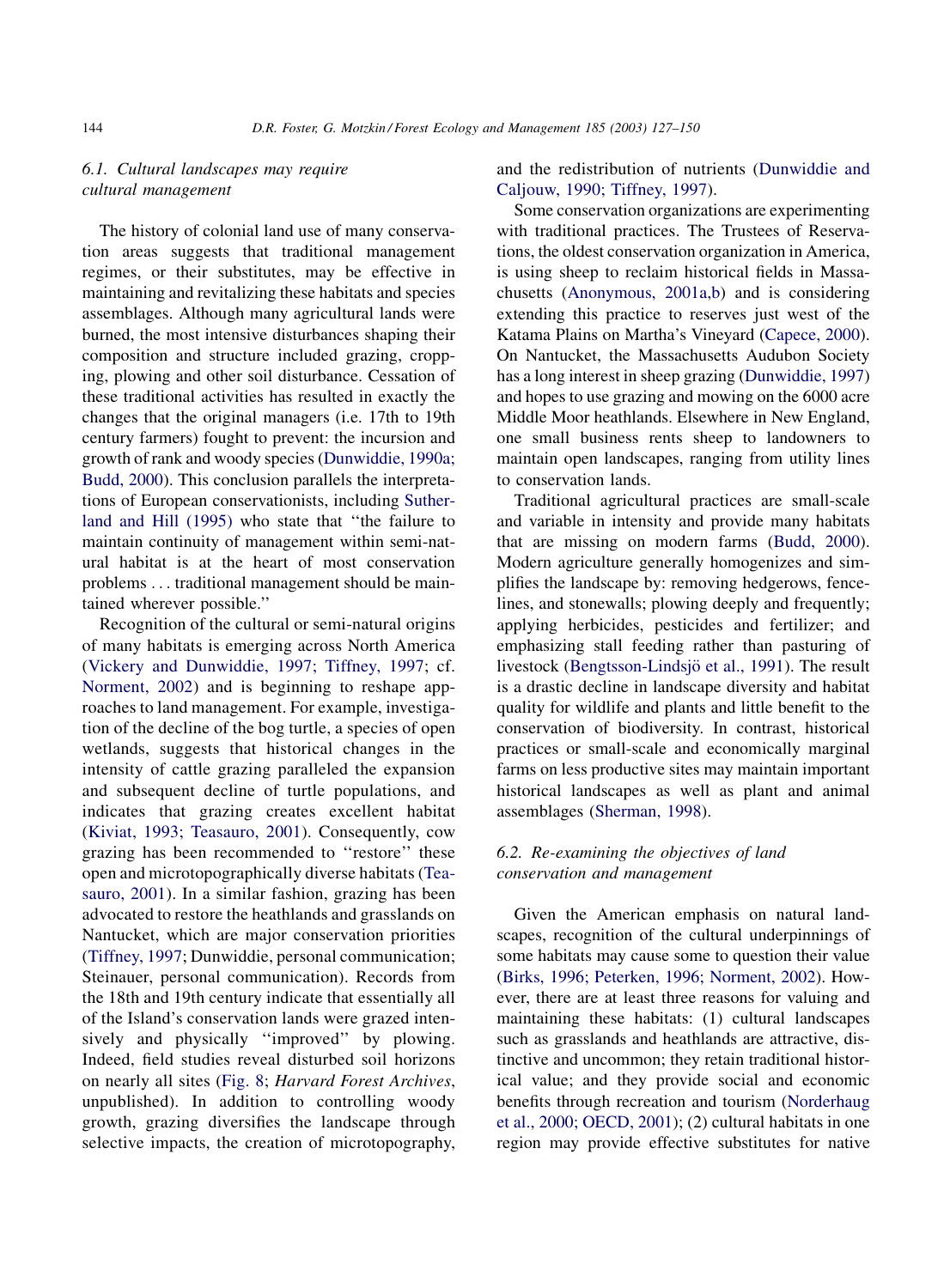habitats (e.g. Midwestern prairies) that have been destroyed elsewhere in the historical range of these species ([Vickery, 1994\)](#page-23-0); and (3) maintenance of biodiversity is a priority in every landscape regardless of the ultimate cause of the diversity ([Lawton, 1997\)](#page-22-0).

The conservation of historical landscapes and their species for cultural and aesthetic value has become an important consideration, especially in European countries where humanized landscapes are widespread and more readily appreciated than in North America ([Rackam, 1986; Birks et al., 1988\)](#page-23-0). Across northwestern Europe and elsewhere, the loss of many traditional landscapes due to land conversion, agricultural intensification, and reforestation has wrought major impacts on the visual quality of the land as well as its habitat value ([Kaland, 1986; Robertson, 1990;](#page-21-0) [Lavers and Naines-Young, 1993; Fuller et al., 1998;](#page-21-0) [Sutherland and Hill, 1995; Watkins, 1993\)](#page-21-0). In some regions, government programs support rural people pursuing traditional lifestyles or applying these practices on important conservation sites ([Birks et al.,](#page-20-0) [1988; Anonymous, 1994](#page-20-0)) as a means of strengthening rural communities, benefiting tourism, and maintaining conservation values. In a country like Norway the maintenance of small-scale farming on steep fjordlands and montane sites has little to do with agricultural production, but rather helps to maintain rural economies and cultural tradition in the broadest sense. One beneficial offshoot of these delightful landscapes is their ecological and conservation value [\(OECD,](#page-22-0) [2001](#page-22-0)). Similar arguments could be easily applied to the coastal grasslands and heathlands of New England.

# 6.3. Increasing the historical and scientific basis for management

This interpretation of openland dynamics underscores the need for rigorous historical and scientific frameworks for land management. Foremost it is important to commence with a thorough historical– ecological review of the landscape, the long-term dynamics of major species assemblages, and the factors controlling changes in vegetation structure and composition. Such historical background is necessary regardless of whether the landscape is perceived to be controlled by natural or cultural processes [\(Landres](#page-22-0) [et al., 1999\)](#page-22-0). Just as the identification of the ''natural range of variability'' is important for understanding

and managing systems maintained by natural disturbance regimes and environmental change (e.g. [Land](#page-22-0)[res et al., 1999\)](#page-22-0), a similar emphasis on history is required for landscapes in which cultural activity has been a major environmental driver (cf. [Swetnam](#page-23-0) [et al., 1999](#page-23-0)). Of course, in many cases the relative contribution of natural versus cultural processes may be unclear at the outset, as in the situation of the coastal grasslands and heathlands of New England and northwestern Europe.

Once the historical and ecological drivers of the system are well understood, it is essential to establish a clear framework for management, including specific statement of: objectives, motivations, expectations and desired outcomes. Science and history often provide useful background for policy and may become the basis for management once objectives are set, but selecting conservation objectives is always a subjective act [\(Lawton, 1997](#page-22-0)). With an objective established it is then essential that a system of adaptive management include clearly stated objectives; an assessment of feasibility; a management prescription based on appropriate methods; long-term monitoring including baseline data collection; application of management under an adaptive framework that allows for assessment and re-evaluation; and a plan for revisiting methods and objectives ([Sutherland and Hill, 1995;](#page-23-0) [Dunwiddie, 1997\)](#page-23-0).

#### 7. Concluding thoughts

Conservation and land management are challenging enterprises in landscapes where natural processes have been the predominant force for millennia ([Spreugel,](#page-23-0) [1991; Landres et al., 1999; Swetnam et al., 1999](#page-23-0)). However, the difficulties of interpretation and application often multiply in the more typical situation where human and natural processes have interacted with changing intensities and characteristics over time. Historical studies can identify many of the influences that have shaped landscapes as well as current conditions that are legacies of prior activities ([Foster et al.,](#page-21-0) [2003\)](#page-21-0). However, recognition of cultural influences on modern landscapes introduces complexities to management and ambiguities to policy development. Management of a cultural landscape involves much more than allowing nature to take its course or even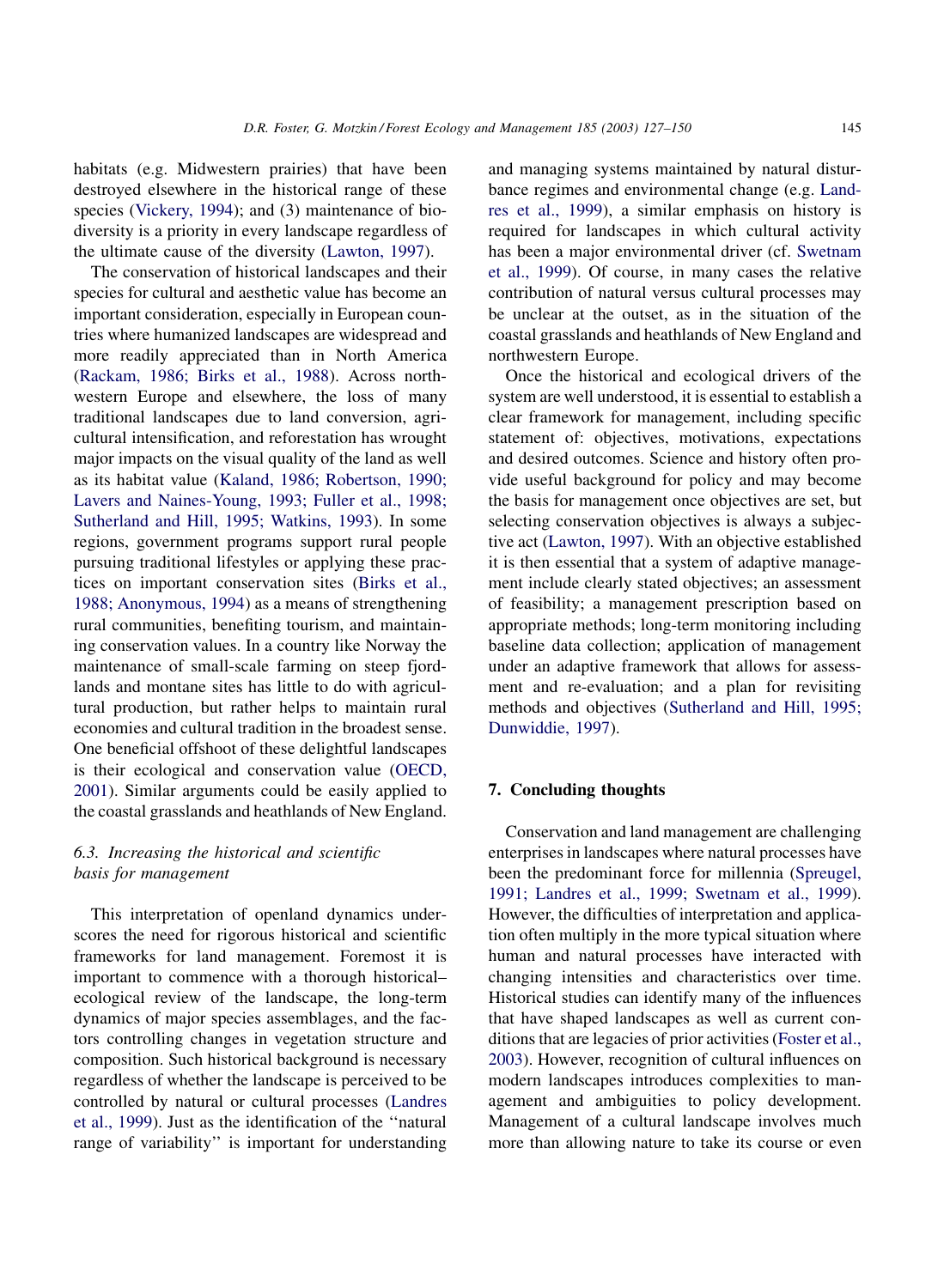<span id="page-19-0"></span>reintroducing natural processes (which may be challenges enough). It may require sustaining human activity that is considered to be outmoded, inefficient, unproductive, or environmentally unsound; or it may suggest the use of artificial alternatives to historical landscapes as the last bastions of defense for some species. Alternatively, in some instances recognition of the cultural and transient nature of particular landscapes may provide the rationale for reducing active management, albeit with the recognition that valued characteristics of the cultural landscapes may be lost.

The insights arising from historical perspectives force us to address quite fundamental questions. What landscapes do we value, and why? Should we attempt to maintain cultural sites and assemblages? Are we seeking to maintain or recreate landscapes and assemblages from specific time periods? Should we use any and all means to support as much of our local biodiversity as possible? Once we have addressed these and related questions we can return to historical information for further insights into management with some expectation of success. While we may open new policy and ethical discussions through historical–ecological studies, we also learn much about ecological process and options for conservation.

#### Acknowledgements

We thank Brian Hall, John Burk, and Julie Hall for historical analyses, and Dana MacDonald, Jon Harrod, Art Allen, and the coastal field crews for field data. Sylvia Barry, Tim Parshall, Dana MacDonald, Ed Faison, Natalie Drake, Barbara Hansen and Elaine Doughty assisted with the paleoecological studies. Dave Orwig, Richard Cobb, Elizabeth Chilton, Mitch Mulholland and members of the Harvard Forest lab group provided useful comments, and Brian Hall developed the figures. Thanks to Peter Dunwiddie, Craig Lorimer, Peter Vickery and John Livaitis for helpful comments on the manuscript. Funding for this study was provided by The Nature Conservancy's Ecological Research Program, Massachusetts Biodiversity Initiative Ecological Restoration Program, National Science Foundation, and Andrew Mellon Foundation. This paper is a contribution of the Harvard Forest Long Term Ecological Research Program.

#### References

- Allen, S., 1999. Bring back mother nature, Boston Globe 10–17.
- Anonymous, 1994. Strategy for Natural Forests and Other Forest Types of High Conservation Value in Denmark. The National Forest and Nature Agency, Ministry of the Environment, Helsingor Maskinsae Heri, DK.
- Anonymous, 1997a. Biodiversity initiative. Upland Wildlife Habitat Management Report. 1997 Summary Report. Massachusetts Division of Fisheries and Wildlife, Westborough, MA.
- Anonymous, 1997b. Introducing the Biodiversity Initiative. Massachusetts Department of Fisheries and Wildlife, Westborough, MA.
- Anonymous, 2000. Conserving threatened ecosystems in the Massachusetts coastal plain. Annual Report, Marine Biological Laboratory, Ecosystem Center, Woods Hole, MA.
- Anonymous, 2001a. Sheep power harnessed to control runaway vegetation on protected land. Nat. N. Engl. 5, 6–8.
- Anonymous, 2001b. Studying grassland habitats on Nantucket. Nat. N. Engl. 5, 28–31.
- Apsey, M., Laishley, D., Nordin, V., Paille, G., 2000. The perpetual forest: using lessons from the past to sustain Canada's forests in the future. For. Chron. 76, 29–53.
- Askins, R.A., 1990. Birds of the Connecticut College Arboretum. Population changes over forty years. Connecticut College Arboretum Bull. 31.
- Askins, R.A., 1993. Population trends in grassland, shrubland, and forest birds in eastern North America. Curr. Ornithol. 11, 1–34.
- Askins, R.A., 1997. History of grasslands in the northeastern United States: implications for bird conservation. In: Vickery, P.D., Dunwiddie, P.W. (Eds.), Grasslands of Northeastern North America: Ecology and Conservation of Native and Agricultural Landscapes. Massachusetts Audubon Society, Lincoln, MA, pp. 119–136.
- Askins, R.A., 2000. Restoring North America's Birds: Lessons from Landscape Ecology. Yale University Press, New Haven.
- Baldwin, H.I., 1928. The trees of Nantucket: early records throw light on the much discussed question of whether there were ever forests on the Island. Am. For. For. Life 34 (November), 664– 665 and 684.
- Banks, C.E., 1911. The History of Martha's Vineyard, Dukes County, Massachusetts, 3 vols. Dukes County Historical Society, Edgartown; reprinted in 1966. Ecol. Appl. 13, 68–84.
- Barbour, H., Simmons, T., Swain, P., Woolsey, H., 1998. Our Irreplaceable Heritage—Protecting Biodiversity in Massachusetts. Massachusetts Natural Heritage and Endangered Species Program and the Massachusetts Chapter of The Nature Conservancy, Boston, MA.
- Bendremer, J.C.M., 1993. Late woodland settlement and subsistence in eastern Connecticut. Ph.D. Thesis, University of Connecticut, Connecticut.
- Bengtsson-Lindsjö, S.S., Ihse, M., Olsson, G. 1991. Landscape patterns and grassland plant species diversity in the 20th century. In: Berglund, B. (Ed.), The Cultural Landscape During 6000 Years in Southern Sweden. The Ystad Project. Ecol. Bull. 41, 388–396.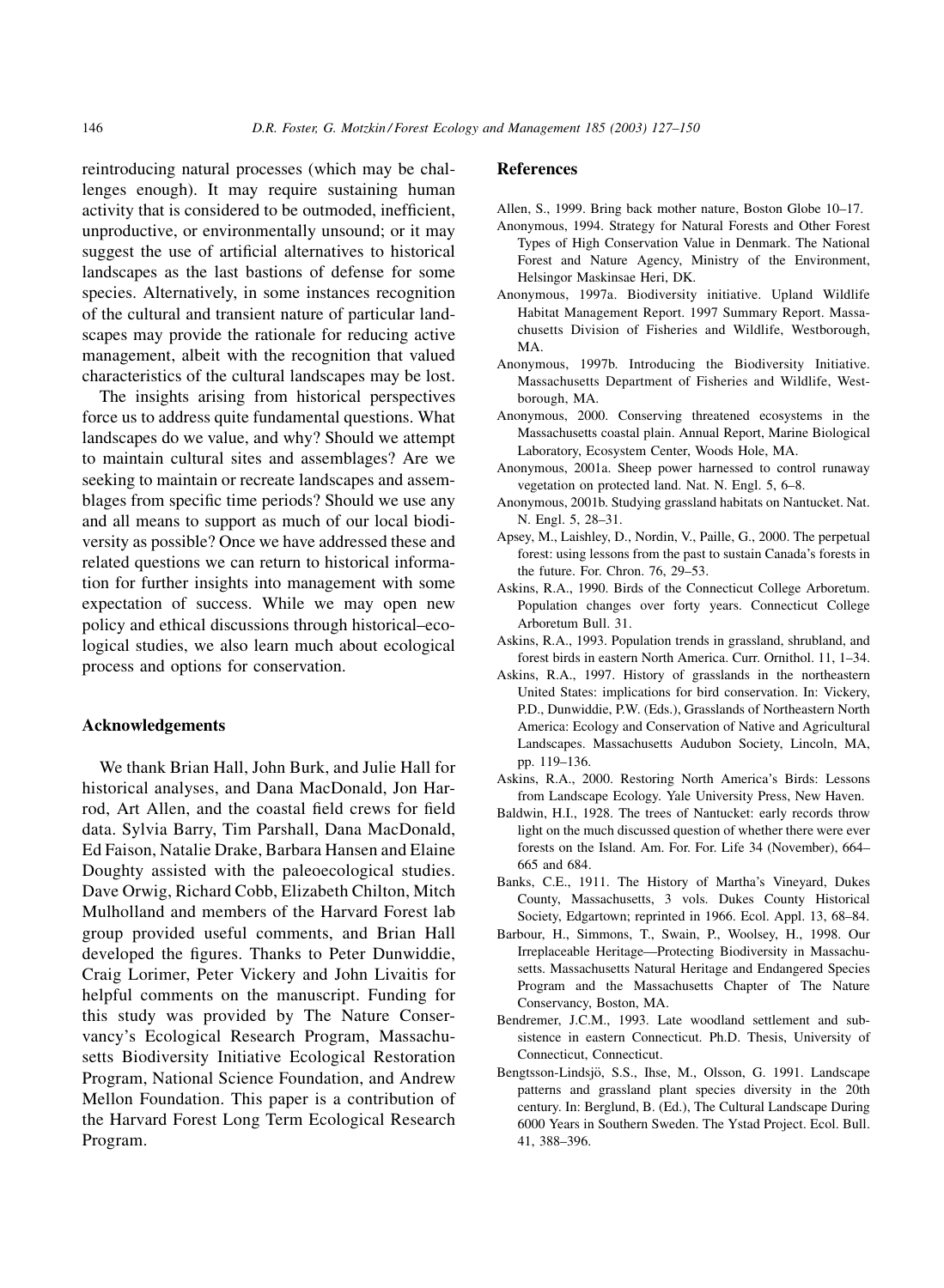- <span id="page-20-0"></span>Bernstein, D.J., 1993. Prehistoric Subsistence on the Southern New England Coast: the View from Narragansett Bay. Academic Press, San Diego.
- Birks, H.J.B., 1996. Contributions of quaternary palaeoecology to nature conservation. J. Veg. Sci. 7, 89–98.
- Birks, H.H., Birks, H.J.B., Kaland, P.E., Moe, D. (Eds.), 1988. The Cultural Landscape: Past, Present, and Future. Cambridge University Press, Cambridge, UK.
- Boose, E.R., Chamberlin, K.E., Foster, D.R., 2001. Landscape and regional impacts of hurricanes in New England. Ecol. Monogr. 71, 27–48.
- Bragdon, K.J., 1996. Native People of Southern New England, 1500–1650. University of Oklahoma Press, Norman, p. 301.
- Braun, E.K., Braun, D.P., 1994. The First Peoples of the Northeast. Lincoln Historical Society, Lincoln, MA.
- Bromley, S.W., 1935. The original forest types of southern New England. Ecol. Monogr. 5, 61–89.
- Bruvn, H.H., Fitzbøger, B., Rindel, P.O., Hansen, U.L., 2001. Plant species richness in grasslands: the relative importance of contemporary environment and land-use history since the iron age. Ecography 24, 569–578.
- Budd, B., 2000. Cows and conservation. Newslett. Ecol. Soc. Am. 71, 2.
- Burden, E., McAndrews, J.H., Norris, G., 1986a. Palynology of Indian and European forest clearance and farming in lake sediment cores from Awenda Provincial Park, Ontario. Can. J. Earth Sci. 23, 43–54.
- Burden, E., McAndrews, J., Norris, G., 1986b. Geochemical indicators in lake sediments of upland erosion by Indian and European farming. Awenda Provincial Park, Ontario. Can. J. Earth Sci. 23, 55–65.
- Butzer, K.W., 1992. The Americas before and after 1992: an introduction to current geographical research. Ann. Assoc. Am. Geogr. 82, 345–368.
- Byrne, R., Finlayson, W., 1998. Iroquoian agriculture and forest clearance at Crawford Lake, Ontario. In: Finlayson, W.D. (Ed.), Iroquoian Peoples of the Land of Rocks and Water, A.D. 1000– 1650: a Study in Settlement Archaeology. Museum of Archaeology, London, Ont., pp. 91–93.
- Campbell, I.D., Campbell, C., 1994. The impact of Lake Woodland land use on the forest landscape of southern Ontario. Great Lakes Geogr. 1, 21–30.
- Capece, J., 2000. The examination of livestock grazing as a management tool. The Trustees of Reservations Islands Regional Office. Vineyard Haven, MA.
- Carlson, C.C., 1988. ''Where's the Salmon?'': a reevaluation of the role of anadromous fisheries to aboriginal New England. In: Nicholas, G.P. (Ed.), Human Holocene Ecology in Northeastern North America. Plenum Press, New York, pp. 47–80.
- Carlson, C.C., 1992. The Atlantic Salmon in New England prehistory and history: social and environmental implications. Ph.D. Thesis. University of Massachusetts, Amherst, MA.
- Carlson, C.C., Armelagos, J., Magennis, A., 1992. Impact of disease on precontact and early historic populations of New England and the Maritimes. Smithsonian Institution Press, Washington, DC.
- Ceci, L., 1977. The effect of European contact and trade on the settlement pattern of Indians in coastal New York, 1524-1665: the archaeological and documentary evidence. Ph.D. Dissertation, City University of New York, New York.
- Chilton, E.S., 1999. Mobile farmers of pre-contact southern New England: the archaeological and ethnohistorical evidence. In: Hart, J.P. (Ed.), Current Northeast Paleoethnobotany. New York State Museum Bulletin No. 494. University of the State of New York, pp. 157–176.
- Chilton, E.S., 2000a. The archaeology and ethnohistory of the contact period in the Northeastern United States. Rev. Anthropol. 30, 55–78.
- Chilton, E.S., 2000b. Evidence for prehistoric maize horticulture at the Pine Hill site, Deerfield, Massachusetts. Northeast Anthropol. 46, 32–65.
- Cronon, W., 1983. Changes in the Land. Indians, Colonists and the Ecology of New England. Hill and Wang, New York.
- Day, G.M., 1953. The Indian as an ecological factor in the northeastern forest. Ecology 34, 329–346.
- Degraaf, M., Yamasaki, M., 2001. New England Wildlife, Habitats, Natural History and Distribution. University Press of New England, Hanover, NH.
- Denevan, W., 1992. The pristine myth: the landscape of the Americas in 1492. Ann. Assoc. Am. Geogr. 82, 369–385.
- Doolittle, W.E., 1992. Agriculture in North America on the eve of contact: a re-assessment. Ann. Assoc. Am. Geogr. 82, 386–401.
- Droge, S., 1998. Birds and landscape changes in northeastern forests. In: Mac, M.J., Opler, P., Haecker, C., Dorin, P. (Eds.), Status and Trends of the Nation's Biological Resources. US Department of the Interior USGS, Washington, DC, pp. 187–189.
- Dunford, F., O'Brien, G., 1997. Secrets in the Sand: the Archaeology of Cape Cod. Parnassus Imprints, Hyannis, MA.
- Dunn, J.P., 1993. Squanto before he met the pilgrims. Bull. Mass. Archaeol. Soc. 54, 38–53.
- Dunwiddie, P.W., 1989. Forest and heath: the shaping of the vegetation on Nantucket Island. J. For. Hist. (July) 126–133.
- Dunwiddie, P.W., 1990a. Postglacial vegetation history of coastal islands in southeastern New England. Natl. Geogr. Res. 6, 178–195.
- Dunwiddie, P.W., 1992a. Changing landscapes. Nantucket Conservation Foundation, Nantucket Historical Association, Massachusetts Audubon Society, Reynolds DeWalt, New Bedford.
- Dunwiddie, P.W., 1992b. Reflections on setting goals. From snapshots to movies and beyond. Restoration Manage. Notes 10, 116–119.
- Dunwiddie, P.W., 1994. Martha's Vineyard Landscapes. The Nature of Change. The Vineyard Conservation Society, Tisbury, MA.
- Dunwiddie, P.W., 1997. Long-term effects of sheep grazing on coastal sandplain vegetation. Nat. Areas J. 17, 261–264.
- Dunwiddie, P.W., 1999. Ecological management of sandplain grasslands and coastal heathlands in southeastern Massachusetts. In: Pruden, T.L., Brennan, L.A. (Eds.), Proceedings of the 20th Tall Timbers Fire Ecology Conference on Fire in Ecosystem Management: Shifting the Paradigm from Suppression to Prescription. Tall Timbers Research Station, Tallahassee, FL, pp. 83–93.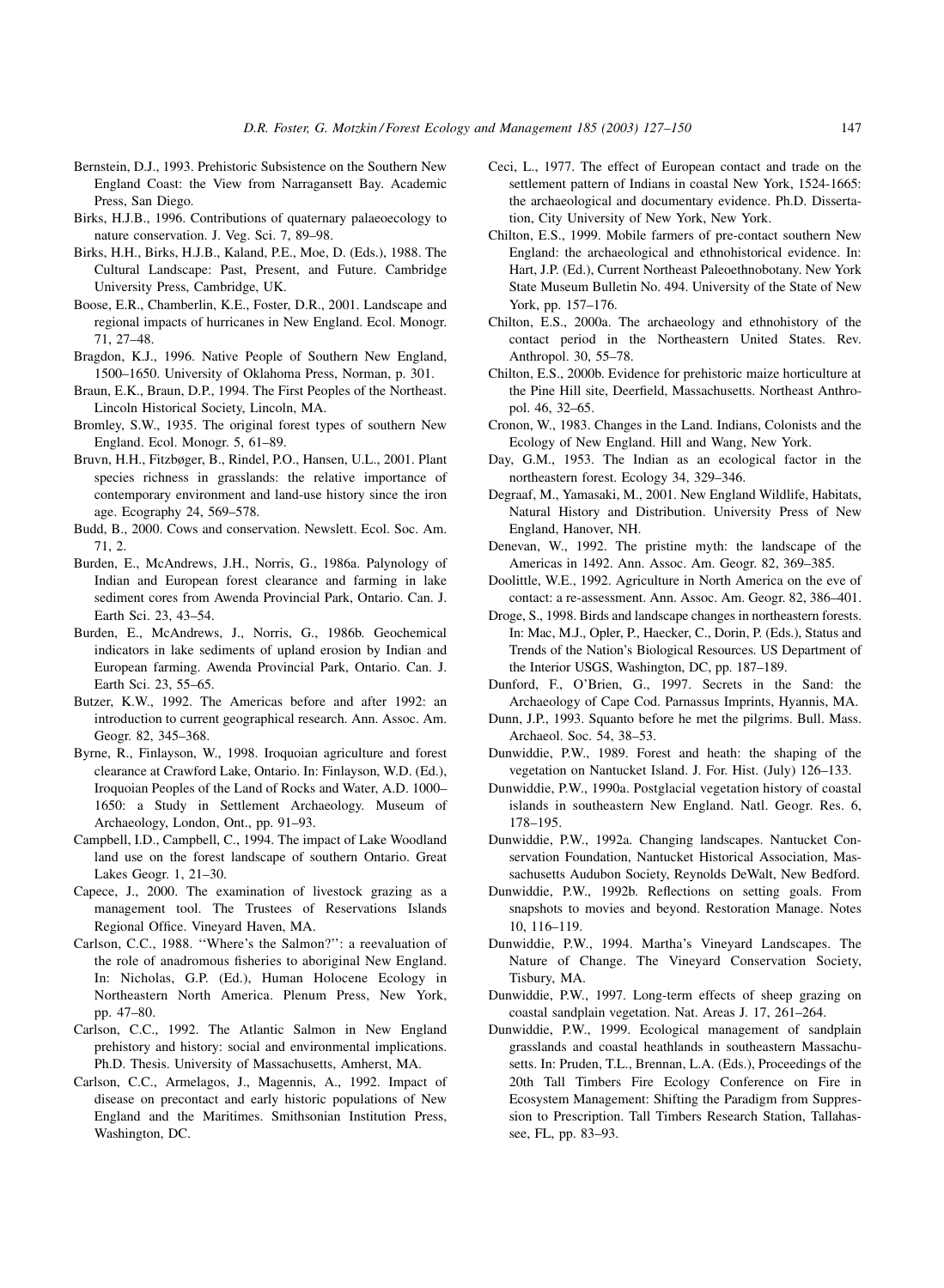- <span id="page-21-0"></span>Dunwiddie, P., Adams, M., 1994. Landscape change on Martha's Vineyard and the Elizabeth Islands 1640–1993. Unpublished Report. The Nature Conservancy, Massachusetts Field Office, Boston, MA.
- Dunwiddie, P.W., Caljouw, C., 1990. Prescribed burning and mowing in coastal heathlands and grasslands in Massachusetts. Ecosystem management: rare species and significant habitats. N. Y. State Museum Bull. 471, 271–275.
- Dunwiddie, P.W., Sferra, N., 1991. Loss of rare butterfly and plant species in coastal grasslands. Nat. Areas J. 11, 119–120.
- Dunwiddie, P.W., Zaremba, R.E., Harper, K.A., 1996. A classification of coastal heathlands and sand plain grasslands in Massachusetts. Rhodora 98, 117–145.
- Dwight, T., 1821. Travels in New England, 4 vols. Converse, New Haven.
- Eberhardt, R., Foster, D.R., Motzkin, G., Hall, B., 2003. Conservation of changing landscapes: vegetation and land-use history of Cape Cod National Seashore. Ecol. Appl. 13, 68–84.
- Fisher, R.T., 1933. New England forests: biological factors. Am. Geogr. Soc. 10, 213–223 (Special Publication).
- Fletcher, P.C., Roffinoli, R.J., 1986. Soil Survey of Dukes County, Massachusetts. US Department of Agriculture Soil Conservation Service, Washington, DC.
- Foss, C.R., 1992. Wildlife in a changing landscape. In: Ober, R. (Ed.), At What Cost? Shaping the Land we Call New Hampshire. Historical Society and Society for the Protection of New Hampshire Forests, Concord, NH, pp. 14–22.
- Foster, D.R., 1995. Land-use history and four hundred years of vegetation change in New England. In: Turner, B.L. (Ed.), Principles, Patterns and Processes of Land Use Change: Some Legacies of the Columbian Encounter. SCOPE Publication. Wiley, New York, pp. 253–319.
- Foster, D.R., 1999. Thoreau's Country. Journey Through a Transformed Landscape. Harvard University Press, Cambridge, MA.
- Foster, D.R., Motzkin, G., 1999. Historical influences on the landscape of Martha's Vineyard—perspectives on the management of Manuel F. Correllus State Forest. Harvard Forest Paper No. 23. Harvard Forest, Petersham, MA.
- Foster, D.R., O'Keefe, J., 2000. New England Forests Through Time. Insights From the Harvard Forest Dioramas. Harvard Forest/Harvard University Press. Petersham/Cambridge, MA.
- Foster, D.R., Motzkin, G., Slater, B., 1998. Land-use history as long-term broad-scale disturbance: regional forest dynamics in central New England. Ecosystems 1, 96–119.
- Foster, D.R., Clayden, S., Orwig, D.A., Hall, B., Barry, S., 2002a. Oak, chestnut and fire: climatic and cultural controls of long-term forest dynamics in New England. J. Biogeogr. 29, 1359–1379.
- Foster, D.R., Hall, B., Barry, S., Clayden, S., Parshall, T., 2002b. Cultural, environmental, and historical controls of vegetation patterns and the modern conservation setting on the island of Martha's Vineyard, U.S.A. J. Biogeogr. 29, 1381–1400.
- Foster, D.R., Swanson, F., Aber, J., Burke, I., Brokaw, N., Tilman, D., Knapp, A., 2003. The importance of land-use and its legacies to ecology and environmental management. Bioscience 53, 77–88.
- Fuller, J.L., Foster, D.R., McLachlan, J.S., Drake, N., 1998. Impact of human activity on regional forest composition and dynamics in central New England. Ecosystems 1, 76–95.
- Gerhardt, F., Foster, D.R., 2002. Physiographic and historical effects on forest vegetation in central New England, U.S.A. J. Biogeogr. 29, 1421–1438.
- Gomez-Pompa, A., Kaus, A., 1992. Taming the wilderness myth. Bioscience 42, 271–279.
- Gross, A.O., 1928. The Heath Hen. Memoirs of the Boston Society of Natural History, vol. 6, no. 4. Boston, MA.
- Gross, A.O., 1932. Heath Hen. In: Bent, A.C., Life Histories of North American Gallinaceous Birds. Dover Publications, Inc., New York, pp. 264–280.
- Hall, B., Motzkin, G., Foster, D.R., Syfert, M., Burk, J., 2002. Three hundred years of forest and land-use change in Massachusetts, U.S.A. J. Biogeogr. 29, 1319–1337.
- Hammond, B., 1999. Unpublished memo from the TNC Islands ecologist to Jane Varkonda, Henry Woolsey, Peter Bettancourt (Edgartown Board of Selectmen). Harvard Forest Archives.
- Heckenberger, M., 1990. Early Woodland period mortuary ceremonialism in the far northeast: a view from the Boucher Cemetery. Archaeol. Eastern N. Am. 18, 109–144.
- Herbster, H., Cherau, S.R., 2000. Archaeological reconnaissance survey—town of Edgartown, Martha Vineyard, Massachusetts. PAL Report 1106. Public Archaeology Laboratory, Pawtucket, RI.
- Holmes, R.D., Hertz, C.D., Mulholland, M.T., 1997. Historic cultural land use study of lower Cape Cod. University of Massachusetts Archaeological Services, Amherst.
- Hosley, N.W., 1937. Some interrelations of wildlife management and forest management. J. For. 35, 674–678.
- Jenkins, J., 1982. Outline of the vegetation of Nantucket and its recent changes. Center for Environmental Studies, Williams College, Williamstown, MA.
- Jones, A., 1995. Grassland Bird Newsletter, vol. 111. Center for Biological Conservation, Massachusetts Audubon Society, Lincoln, MA, pp. 1–4.
- Jones, A., Vickery, P., 1993. Report on Massachusetts grassland bird inventory—1993. Center for Biological Conservation, Massachusetts Audubon Society, Lincoln, MA, 8 pp.
- Jones, A., Vickery, P., 1995. Conserving grassland birds. Managing large grasslands including conservation lands, airports, and landfills over 75 acres for grassland birds. Massachusetts Audubon Society, Lincoln, MA.
- Jones, A., Vickery, P.D., 1997. Distribution and population status of grassland birds in Massachusetts. In: Vickery, P.D., Dunwiddie, P.W. (Eds.), Grassland of Northeastern North America. Massachusetts Audubon Society, Lincoln, MA.
- Kaland, P.E., 1986. The origin and management of Norwegian coastal heaths as reflected by pollen analysis. In: Behred, K.E. (Ed.), Anthropogenic Indicators in Pollen Diagrams. A.A. Belkema, Rotterdam, pp. 19–36.
- Kiviat, E., 1993. Tale of two turtles: conservation of the Blanding's turtle and bog turtle. Hudsonia 9, 1–6.
- Königsson, L.-K., 1968. The Holocene history of the Great Alvar of Öland. Acta Phytogeogr. Suecica 55.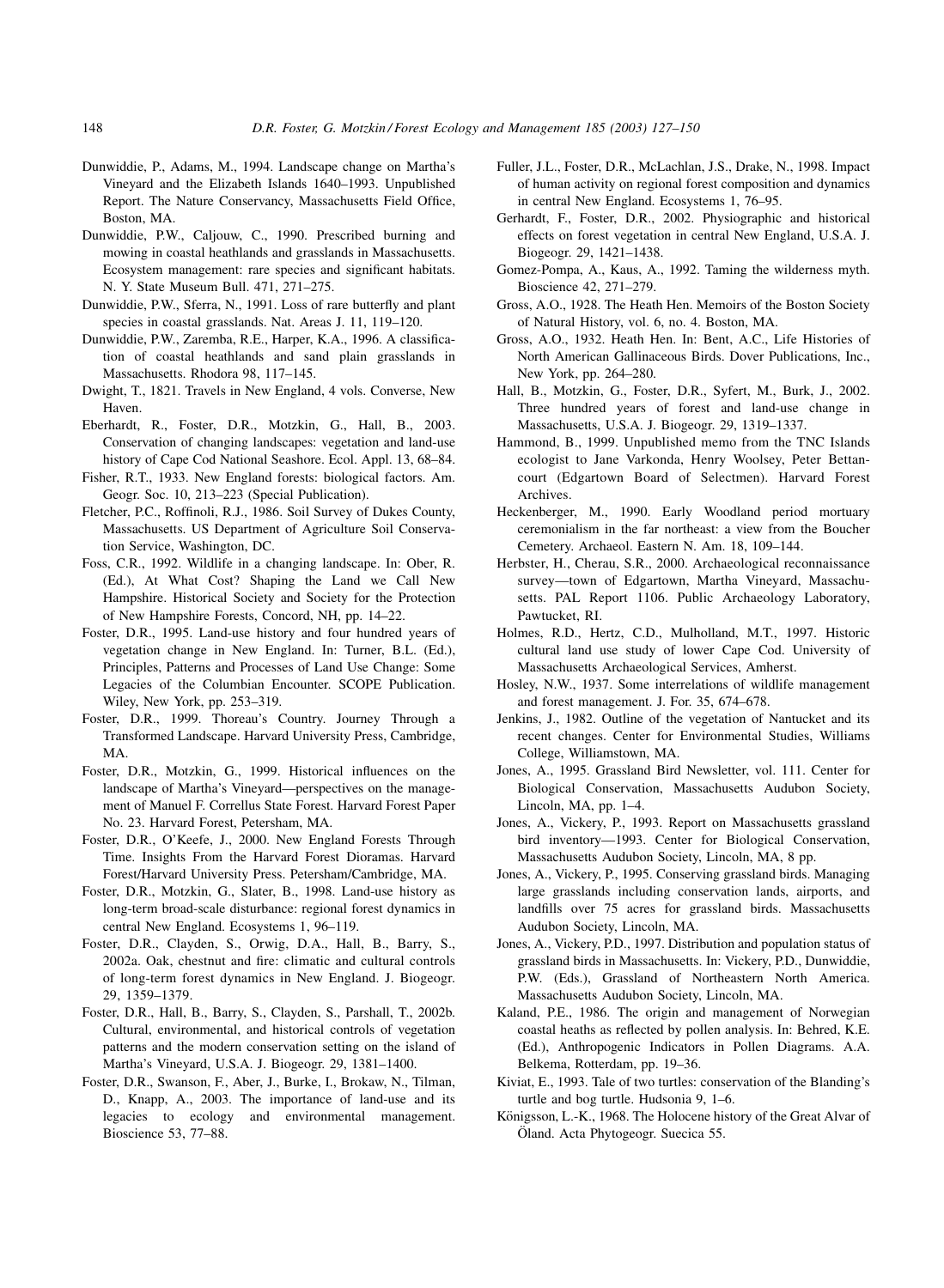- <span id="page-22-0"></span>Landres, P.B., Morgan, P., Swanson, F.J., 1999. Overview of the use of natural variability concepts in managing ecological systems. Ecol. Appl. 9, 1179–1188.
- Lavers, C., Naines-Young, R., 1993. The impact of afforestation on upland birds in Britain. In: Watkins, C. (Ed.), Ecological Effects of Afforestation. CAB International, Wallingford, UK, pp. 127–152.
- Lawton, J., 1997. The science and non-science of conservation biology. Oikos 79, 3–5.
- Leahy, C., Mitchell, J.H., Conuel, T., 1996. The Nature of Massachusetts. Addison-Wesley, New York.
- Little, E.A., 1981. Nantucket Algonquian studies #6. Essay on Nantucket Timber. Nantucket Historical Association, Nantucket, MA.
- Little, E.A., 1988. Where are the woodland villages on Cape Cod and the islands? Bull. Mass. Archaeol. Soc. 49, 72–82.
- Liptak, L., 1998. Grassland Conservation Newsletter, vol. 2. Center for Biological Conservation, Massachusetts Audubon Society, Lincoln, MA. Spring 1998.
- Litvaitis, J.A., 1993. Response of early successional vertebrates to historic changes in land use. Conserv. Biol. 7, 866–873.
- Litvaitis, J.A., 2001. Importance of early-successional habitats to mammals in eastern forests. Wildlife Soc. Bull. 29, 466–473.
- Lorimer, C., White, A., 2003. Scale and frequency of natural disturbance in the northeastern U.S. For. Ecol. Manage. 185, 41–64.
- Luedtke, B.E., 1988. Where are the late woodland villages in eastern Massachusetts? Bull. Mass. Archaeol. Soc. 49, 58–65.
- Marks, P.L., 1983. On the origin of the field plants of the northeastern United States. Am. Nat. 122, 210–228.
- Martin, C., 1973. Fire and forest structure in the aboriginal eastern forests. Indian Hist. 6, 38–54.
- Massachusetts Natural Heritage and Endangered Species Program (MNHESP), 2001. BioMap—Guiding Land Conservation for Biodiversity in Massachusetts. Executive Office of Environmental Affairs, Boston, MA.
- Maron, J.L., Jeffries, R.L., 2001. Restoring enriched grasslands: effects of mowing on species richness, productivity and nitrogen retention. Ecol. Appl. 11, 1088–1100.
- McAndrews, J.H., 1988. Human disturbance of North American forests and grasslands: the fossil pollen record. In: Huntley, B., Webb III, T. (Eds.), Vegetation History. Kluwer Academic Publishers, New York, pp. 673–697.
- McBride, K.A., 1990. In: Hauptman, L.M., Wheery, J.D. (Eds.), The Historical Archaeology of the Mashantucket Pequots, 1637– 1900. University of Oklahoma Press, Norman, pp. 96–116.
- McCalley, J.W., 1981. Nantucket. Then and Now. Dover, New York.
- McCann, J.M., 1999. Before 1492. The making of the pre-Columbian landscape. Part I. The environment. Ecol. Restoration 17, 15–30.
- Motzkin, G., Foster, D.R., 2002. Grasslands, heathlands, shrublands in New England: historical interpretation and approaches to conservation. J. Biogeogr. 29, 1569–1590.
- Motzkin, G., Foster, D.R., Allen, A., Harrod, J., Boone, R., 1996. Controlling site to evaluate history: vegetation patterns of a New England sand plain. Ecol. Monogr. 66, 345–365.
- Motzkin, G., Patterson III, W.A., Foster, D.R., 1999. A historical perspective on pitch pine-scrub oak communities in the Connecticut Valley of Massachusetts. Ecosystems 2, 255–273.
- Motzkin, G., Ciccarello, S.C., Foster, D.R., 2002a. Frost pockets on a level sand plain: does variation in microclimate help maintain persistent vegetation patterns? J. Torrey Bot. Soc. 129, 154–163.
- Motzkin, G.M., Eberhardt, R., Hall, B., Foster, D.R., Harrod, J., MacDonald, D., 2002b. Variation in vegetation across Cape Cod, Massachusetts: environmental and historical determinants. J. Biogeogr. 29, 1439–1454.
- Mulholland, M.T., Donta, C., Arcuti, T.L., 1998. Community Archaeological Reconnaissance Survey of Chilmark, Massachusetts. University of Massachusetts Archaeological Services Report UM-253. Environmental Institute, University of Massachusetts, Amherst, MA.
- Mulholland, M., Binzen, T., Donta, C., 1999. Community-wide archaeological reconnaissance survey of Oak Bluffs and West Tisbury, Massachusetts. University of Massachusetts Archaeological Services Report UM-254. Environmental Institute, University of Massachusetts, Amherst, MA.
- Niering, W.A., 1992. The New England forests. Restoration Plans Manage. Notes 10, 24–28.
- Norderhaug, A., Ihse, M., Pedersen, O., 2000. Biotope patterns and abundance of meadow plant species in a Norwegian rural landscape. Landscape Ecol. 15, 201–218.
- Norment, C., 2002. On grassland bird conservation in the Northeast. Auk 119, 271–279.
- Noss, R.F., LaRoe, E.T., Scott, J.M., 1995. Endangered ecosystems of the United States: a preliminary assessment of loss and degradation. Report 0611-R-01. US National Biological Service, Washington, DC.
- OECD, 2001. The environmental impacts of agriculture on landscapes. Environmental Indicators for Agriculture. Methods and Results. Organization for Economic Cooperation and Development, Paris.
- Ogden, J.G., 1958. Wisconsin vegetation and climate of Martha's Vineyard, Massachusetts. Ph.D. Thesis, Yale University, New Haven.
- Ogden III, J.G., 1961. Forest history of Martha's Vineyard, Massachusetts. I. Modern and pre-colonial forests. Am. Midland Nat. 66, 417–430.
- Olmsted, C.E., 1937. Vegetation of certain sand plans of Connecticut. Bot. Gazette 99, 209–300.
- Olsson, E.G.A., Austrhei, G., Grenne, S.N., 2000. Landscape change patterns in mountains, land use and environmental diversity, mid-Norway 1960–1993. Landscape Ecol. 15, 155–170.
- Parshall, T., Foster, D.R., 2002. Fire in the New England landscape: regional and temporal variation cultural and environmental controls. J. Biogeogr. 29, 1305–1317.
- Parshall, T., Foster, D.R., Faison, E., MacDonald, D., Hansen, B.C.S., 2003. Long-term vegetation and fire dynamics of pitch pine-oak forests on Cape Cod, Massachusetts. Ecology 84, 736–748.
- Pärtel, M., Mändla, R., Zobel, M., 1999. Landscape history of a calcareous (alvar) grassland in Hanila, western Estonia, during the last three hundred years. Landscape Ecol. 14, 187–196.